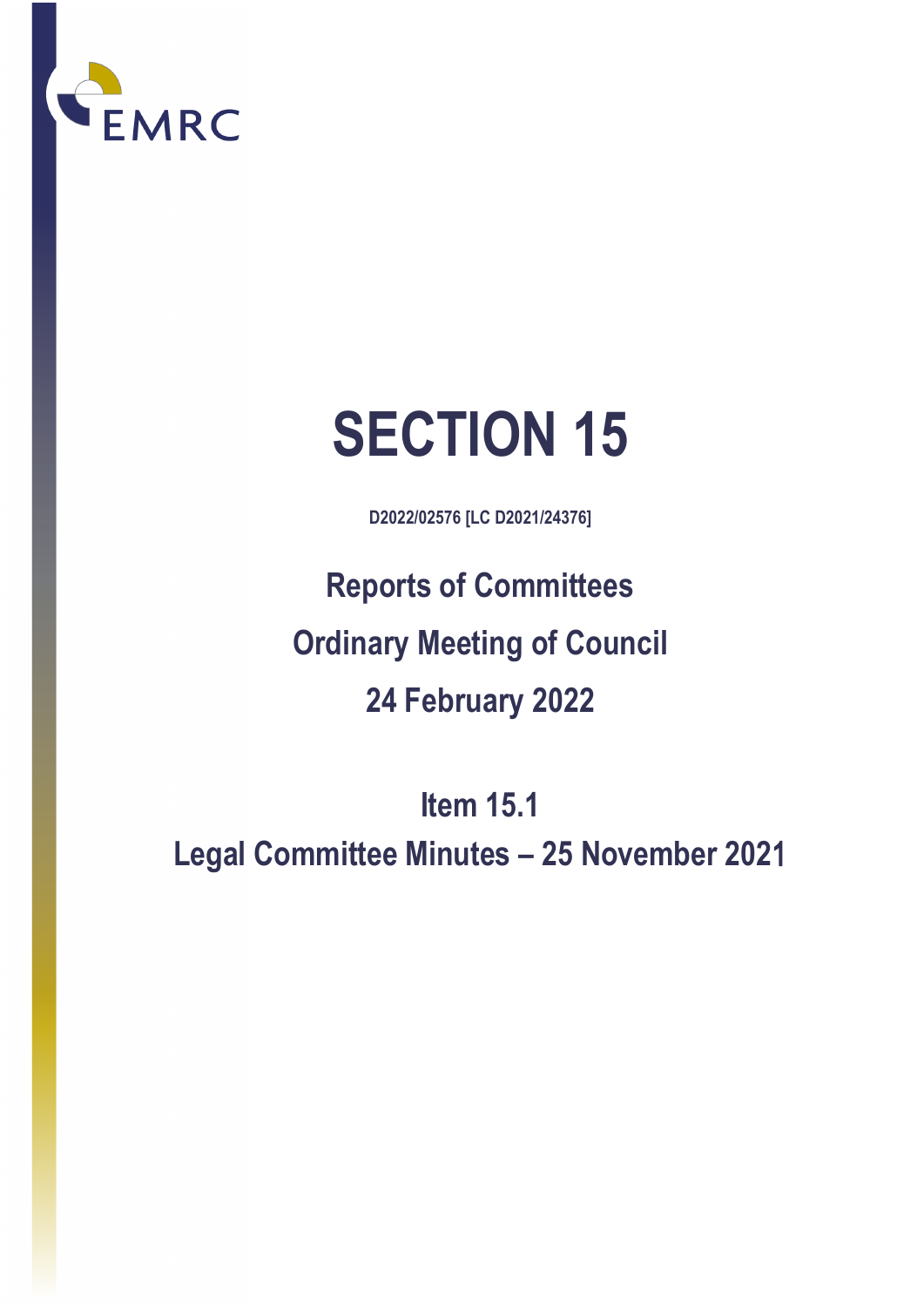

# **UNCONFIRMED MINUTES**

**D2021/24376** 

## **Legal Committee**

**25 November 2021**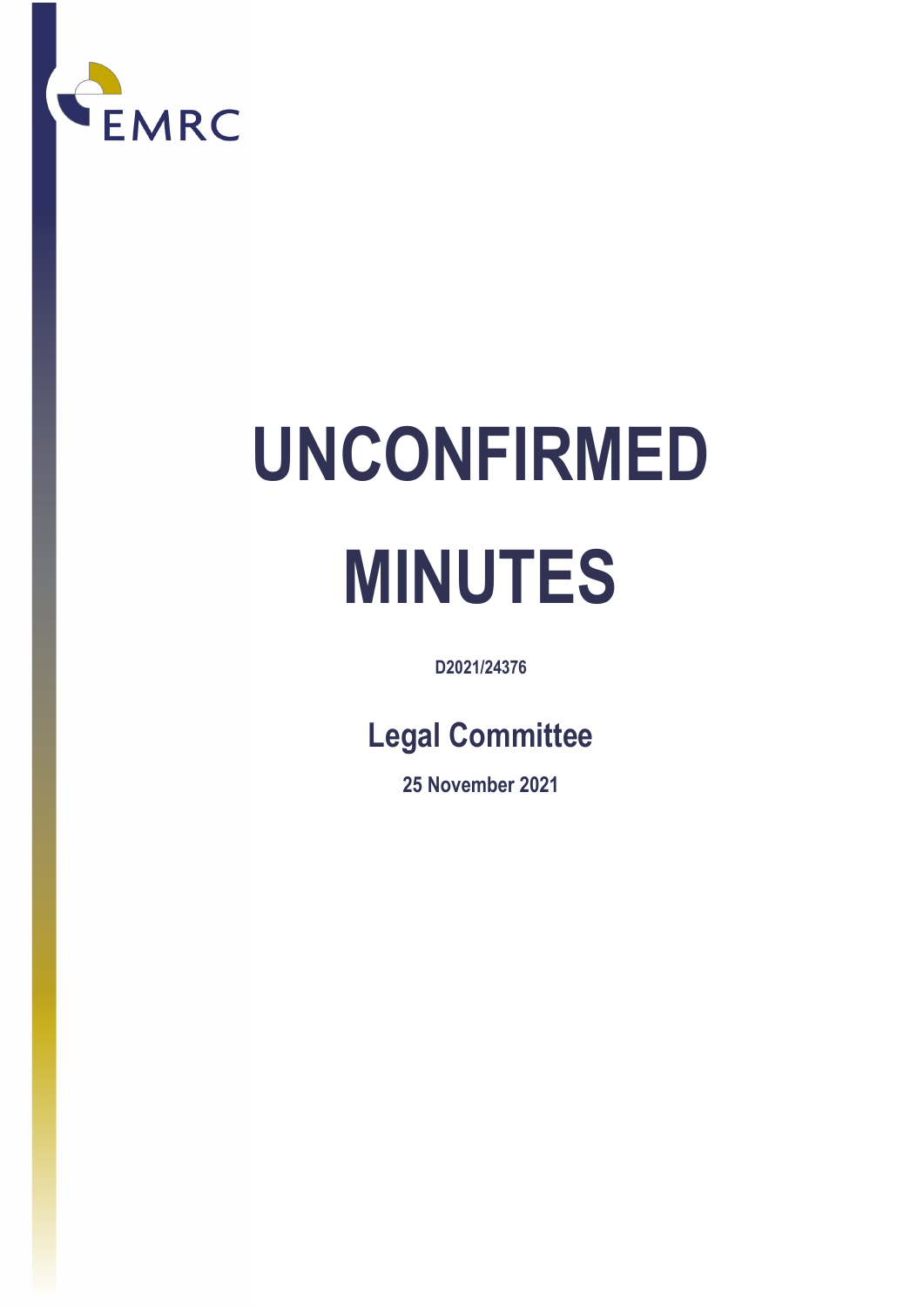

### **Legal Committee**

**Minutes**

A meeting of the Legal Committee was held at the EMRC Administration Office, 1<sup>st</sup> Floor, 226 Great Eastern Highway, ASCOT WA 6104 on **Thursday, 25 November 2021.** The meeting commenced at **6.42pm.**

### **Table of Contents**

| 1               | <b>DECLARATION OF OPENING AND ANNOUNCEMENT OF VISITORS</b>                                                                   | $\overline{3}$          |
|-----------------|------------------------------------------------------------------------------------------------------------------------------|-------------------------|
|                 | 1.1<br>ACKNOWLEDGEMENT OF COUNTRY                                                                                            | 3                       |
| $\overline{2}$  | ATTENDANCE, APOLOGIES AND LEAVE OF ABSENCE (PREVIOUSLY APPROVED)                                                             | $\overline{3}$          |
| $\overline{3}$  | <b>DISCLOSURE OF INTERESTS</b>                                                                                               | $\overline{3}$          |
| 4               | ANNOUNCEMENTS BY THE CHAIRMAN OR PRESIDING MEMBER WITHOUT DISCUSSION                                                         | $\overline{3}$          |
| 5               | ELECTION OF A CHAIRMAN AND DEPUTY CHAIRMAN OF THE LEGAL COMMITTEE (LC)                                                       | $\overline{\mathbf{4}}$ |
|                 | ELECTION OF A CHAIRMAN OF THE LEGAL COMMITTEE (D2021/23057)<br>51                                                            | $\overline{4}$          |
|                 | ELECTION OF A DEPUTY CHAIRMAN OF THE LEGAL COMMITTEE (D2021/23060)<br>5.2                                                    | 14                      |
| $6\phantom{1}6$ | PETITIONS, DEPUTATIONS AND PRESENTATIONS                                                                                     | 21                      |
| $\overline{7}$  | <b>CONFIRMATION OF MINUTES OF PREVIOUS MEETING</b>                                                                           | 21                      |
|                 | MINUTES OF THE LEGAL COMMITTEE MEETING HELD ON 29 SEPTEMBER 2021<br>7.1                                                      | 21                      |
| 8               | <b>QUESTIONS BY MEMBERS FOR WHICH DUE NOTICE HAS BEEN GIVEN</b>                                                              | 21                      |
| 9               | <b>QUESTIONS BY MEMBERS WITHOUT NOTICE</b>                                                                                   | 21                      |
| 10              | ANNOUNCEMENT OF CONFIDENTIAL MATTERS FOR WHICH MEETINGS MAY BE CLOSED                                                        |                         |
|                 | <b>TO THE PUBLIC</b>                                                                                                         | 21                      |
| 11              | <b>BUSINESS NOT DEALT WITH FROM A PREVIOUS MEETING</b>                                                                       | 21                      |
| 12              | <b>REPORTS OF EMPLOYEES</b>                                                                                                  | 21                      |
| 13              | <b>REPORTS OF DELEGATES</b>                                                                                                  | 21                      |
| 14              | NEW BUSINESS OF AN URGENT NATURE APPROVED BY THE CHAIRMAN OR PRESIDING<br><b>MEMBER OR BY DECISION OF MEETING</b>            | 22                      |
| 15              | CONFIDENTIAL MATTERS FOR WHICH THE MEETING MAY BE CLOSED TO THE PUBLIC                                                       | 22                      |
|                 | LEGAL MATTER UPDATE [CONFIDENTIAL MATTER IN ACCORDANCE WITH LOCAL<br>15.1<br>GOVERNMENT ACT 1995 S.5.23(2)(D)] (D2021/23048) | 22                      |
| 16              | <b>FUTURE MEETINGS OF THE LEGAL COMMITTEE</b>                                                                                | 23                      |
| 17              | <b>DECLARATION OF CLOSURE OF MEETING</b>                                                                                     | 23                      |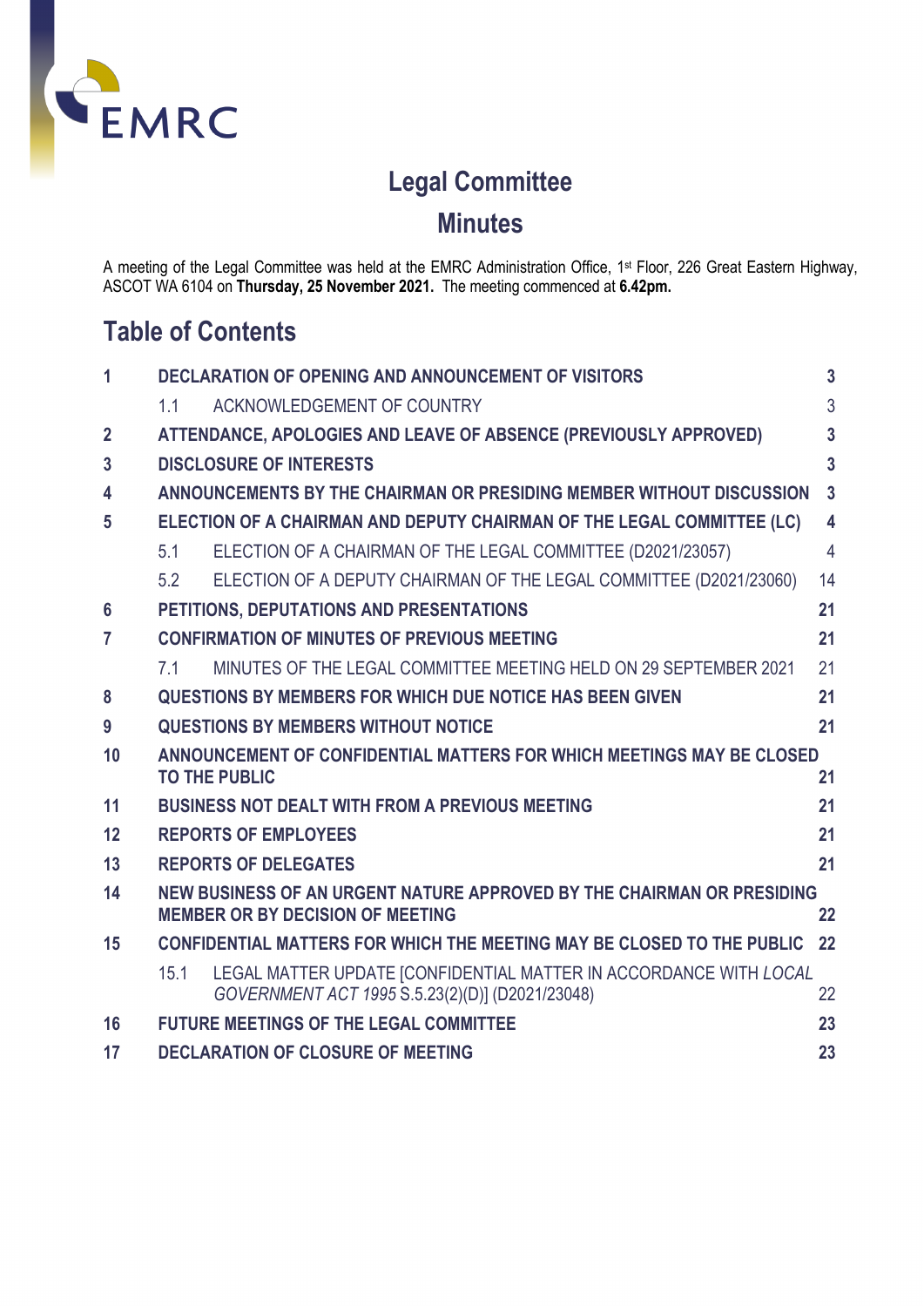

<span id="page-3-0"></span>The Chief Executive Officer (CEO) declared the meeting open at 6:42pm.

#### <span id="page-3-1"></span>1.1 ACKNOWLEDGEMENT OF COUNTRY

The CEO acknowledged the traditional custodians of the land on which the meeting is held and paid respects to elders past, present and future.

#### <span id="page-3-2"></span>**2 ATTENDANCE, APOLOGIES AND LEAVE OF ABSENCE (PREVIOUSLY APPROVED)**

#### **Councillor Attendance**

| Cr Kathryn Hamilton                                      | <b>Committee Member</b>                                 | Town of Bassendean |
|----------------------------------------------------------|---------------------------------------------------------|--------------------|
| Cr Dylan O'Connor                                        | <b>Committee Member</b>                                 | City of Kalamunda  |
| Cr Steven Ostaszewskyj<br>(deputising for Cr Sutherland) | <b>Deputy Committee Member</b>                          | City of Bayswater  |
| Cr Doug Jeans                                            | <b>Committee Member</b>                                 | Shire of Mundaring |
| Cr Mel Congerton                                         | <b>Committee Member</b>                                 | City of Swan       |
| Apologies                                                |                                                         |                    |
| Cr Michelle Sutherland                                   | <b>Committee Member</b>                                 | City of Bayswater  |
| <b>EMRC Officers</b>                                     |                                                         |                    |
| Mr Marcus Geisler                                        | <b>Chief Executive Officer</b>                          |                    |
| Mr Hua Jer Liew                                          | <b>Chief Financial Officer</b>                          |                    |
| Ms Izabella Krzysko                                      | Manager Procurement and Governance                      |                    |
| Mrs Lee Loughnan                                         | Personal Assistant to Chief Financial Officer (Minutes) |                    |
| Observer(s)                                              |                                                         |                    |
| Cr John Daw                                              | Deputy Committee Member                                 | Shire of Mundaring |
| Cr Charlie Zannino                                       | Deputy Committee Member                                 | City of Swan       |

#### <span id="page-3-3"></span>**3 DISCLOSURE OF INTERESTS**

Nil

### <span id="page-3-4"></span>**4 ANNOUNCEMENTS BY THE CHAIRMAN OR PRESIDING MEMBER WITHOUT DISCUSSION** Nil

#### <span id="page-3-6"></span><span id="page-3-5"></span>**5 ELECTION OF A CHAIRMAN AND DEPUTY CHAIRMAN OF THE LEGAL COMMITTEE (LC)**

- 5.1 ELECTION OF A CHAIRMAN OF THE LEGAL COMMITTEE (D2021/23057)
- <span id="page-3-7"></span>5.2 ELECTION OF A DEPUTY CHAIRMAN OF THE LEGAL COMMITTEE (D2021/23060)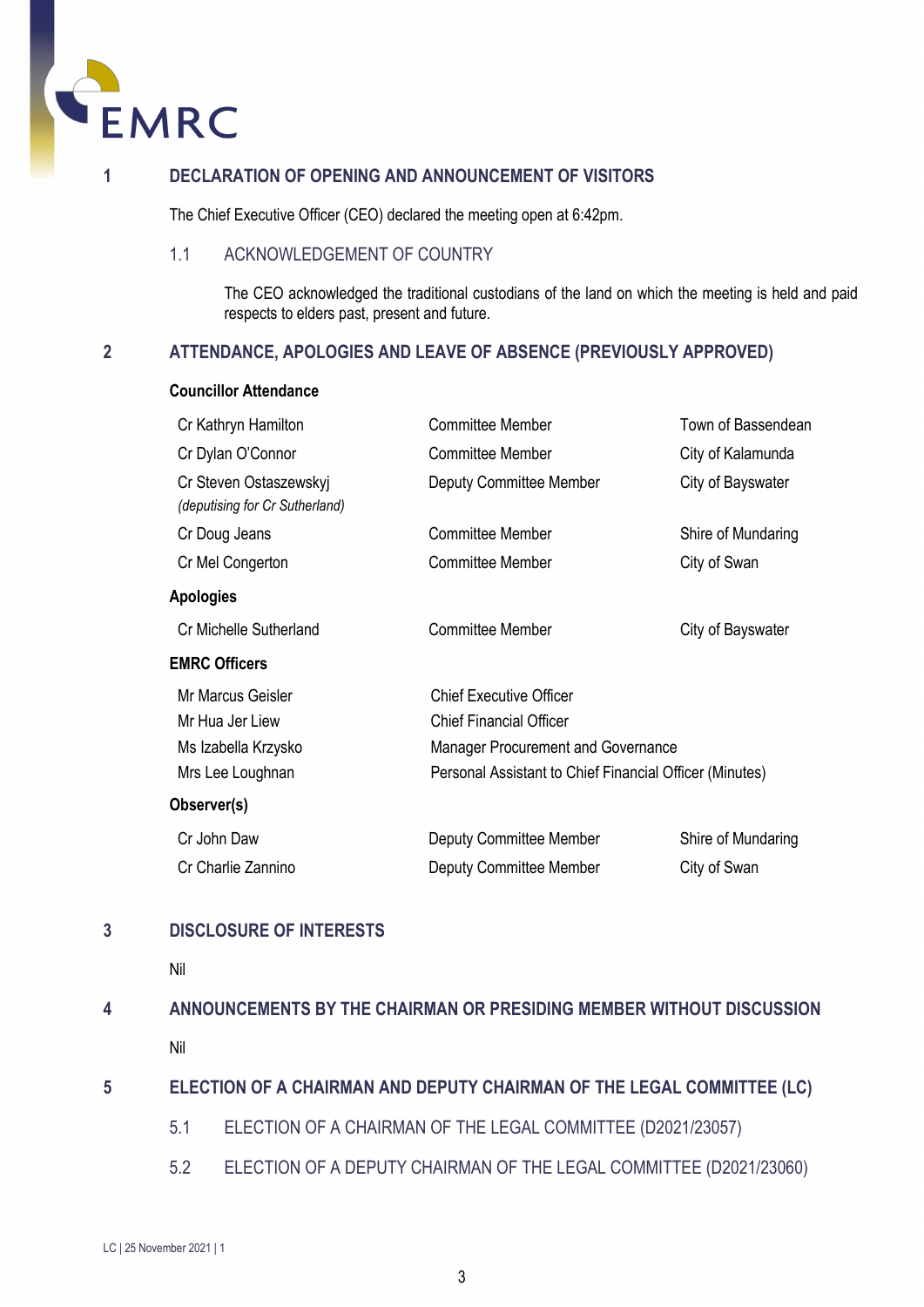

#### **5 ELECTION OF A CHAIRMAN AND DEPUTY CHAIRMAN OF THE LEGAL COMMITTEE (LC)**

#### **5.1 ELECTION OF A CHAIRMAN OF THE LEGAL COMMITTEE (LC)**

#### **D2021/23057**

#### **PURPOSE OF REPORT**

The purpose of this report is to provide for an election to be conducted for the Office of Chairman of the Legal Committee (LC).

#### **KEY POINT(S)**

 $\triangleright$  It is a statutory requirement that the Committee elect a Chairman at the first meeting of the Legal Committee after an ordinary Council elections day.

#### **RECOMMENDATION(S)**

That the members of the Legal Committee elect a Chairman.

#### **SOURCE OF REPORT**

Chief Financial Officer

#### **BACKGROUND**

- 1 At the Special Meeting of Council held on Monday 8 February 2021, Council established the Legal Committee to undertake actions to address any such legal matters arising out of the Establishment Agreement and be disbanded at the next Local Government elections in October 2021 (Ref: D2021/01716).
- 2 Council by absolute majority in accordance with s.5.16 of the *Local Government Act 1995* delegated to the Legal Committee the power to undertake actions in response to the legal matter as outlined within the Confidential Report presented to the meeting on 8 February 2021.
- 3 At the 23 September 2021 Ordinary Meeting of Council, Council extended the tenure of the Legal Committee by resolving (D2021/19197):

#### *THAT COUNCIL:*

- *1. EXTENDS THE TENURE OF THE LEGAL COMMITTEE FOLLOWING THE LOCAL GOVERNMENT*  **ELECTIONS IN OCTOBER 2021 UNTIL SUCH TIME THAT THE CURRENT LEGAL MATTER IS** *RESOLVED.*
- *2. ADOPT AN AMENDED LEGAL COMMITTEE TERMS OF REFERENCE FORMING ATTACHMENT NO. 2 TO THIS NOTICE.*

#### *CARRIED UNANIMOUSLY*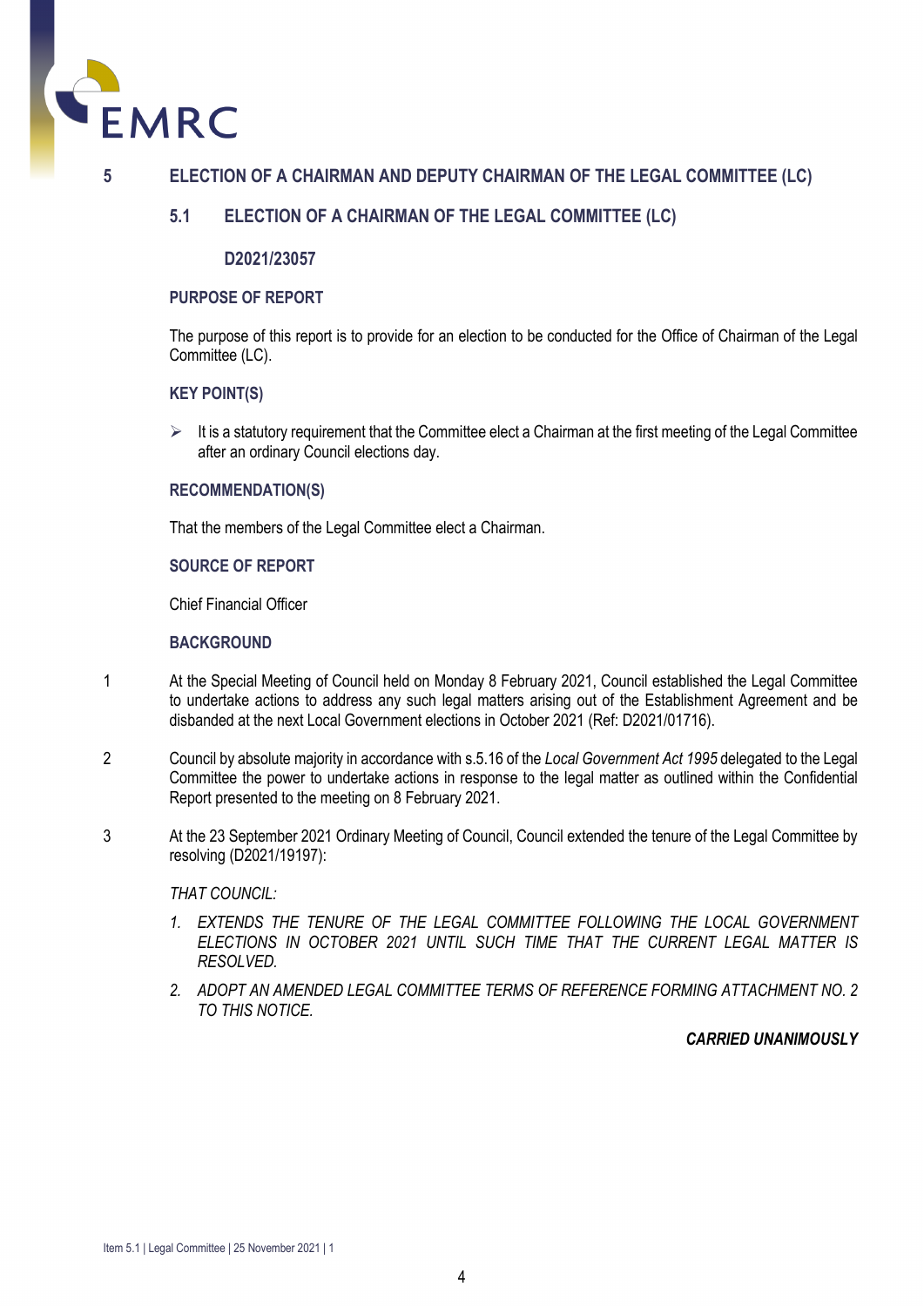

#### **LC Members 2021**

4 The following members were appointed to the LC at the Special Meeting of Council held on 8 February 2021:

| Cr Jai Wilson     | Town of Bassendean |
|-------------------|--------------------|
| Cr Lorna Clarke   | City of Bayswater  |
| Cr Dylan O'Connor | City of Kalamunda  |
| Cr Doug Jeans     | Shire of Mundaring |
| Cr Mel Congerton  | City of Swan       |

5 At the Special Meeting of Council held on 4 November 2021 the following members were appointed to the LC.

| Cr Kathryn Hamilton    | Town of Bassendean |
|------------------------|--------------------|
| Cr Michelle Sutherland | City of Bayswater  |
| Cr Dylan O'Connor      | City of Kalamunda  |
| Cr Doug Jeans          | Shire of Mundaring |
| Cr Mel Congerton       | City of Swan       |

- 6 In accordance with section 5.12(1) of the *Local Government Act 1995* (the Act), the members of a committee are to elect a presiding member from amongst themselves in accordance with Schedule 2.3, Division 1.
- 7 It is a requirement of Schedule 2.3 of the Act that the election is conducted by the Chief Executive Officer (CEO) and the nominations for the Office are to be given to the CEO in writing before the meeting or during the meeting before the close of nominations. Furthermore, if a member is nominated by another member the CEO is not to accept the nomination unless the nominee has advised the CEO, orally or in writing, that he or she is willing to be nominated for the Office. Members are to vote on the matter by secret ballot.
- 8 The procedure outlined in Schedule 2.3 of the Act will be followed if there is an equality of votes.

#### **REPORT**

- 9 The CEO will preside at the meeting until the Office of Chairman of the LC is filled.
- 10 The following material accompanies the agenda for this meeting as a means of assisting members of the Committee to nominate themselves or another member for the Office of Chairman of the LC:
	- 1. LC Terms of Reference:
	- 2. A blank Nomination Form for the Office of Chairman of the LC, nominate oneself;
	- 3. A blank Nomination Form for the Office of Chairman of the LC, nominate another; and
	- 4. A blank Ballot Paper for Election of Chairman of the LC.
- 11 Ballot papers will be made available prior to voting.
- 12 The completed nomination forms are to be given to the CEO before the meeting or when the CEO calls for them when dealing with this item at the meeting.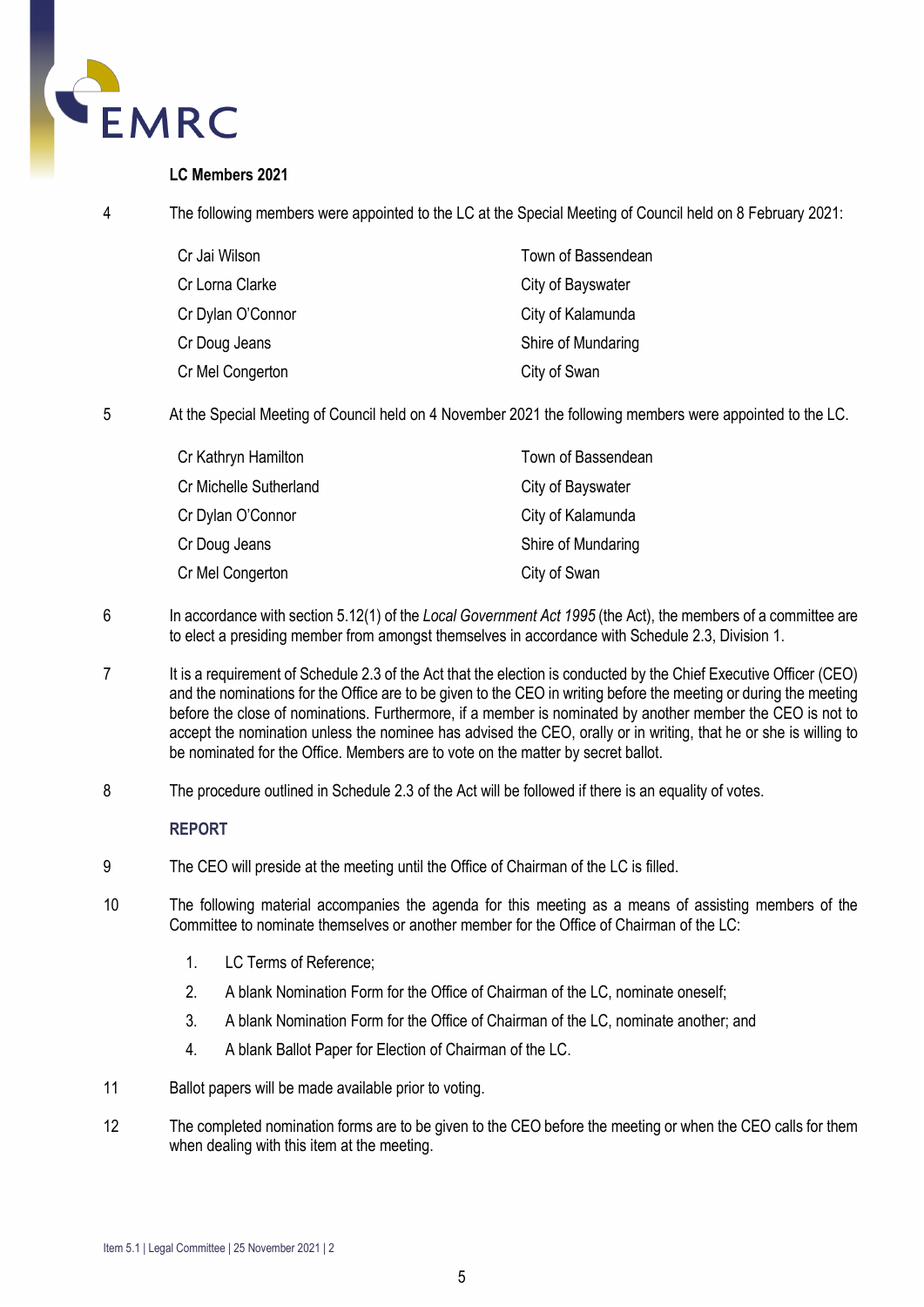

#### **STRATEGIC/POLICY IMPLICATIONS**

- 13 Council Policy 2.1 Committees of Council provides for the establishment of the Legal Committee. Key Result Area 3 – Good Governance
	- 3.3 To provide responsible and accountable Governance and Management of the EMRC

#### **FINANCIAL IMPLICATIONS**

14 Nil

#### **SUSTAINABILITY IMPLICATIONS**

15 Nil

#### **RISK MANAGEMENT**

**Risk – Failure to elect and appoint a presiding member will a breach of s.5.12 of the** *Local Government Act 1995* **and impact on the discharging role duties of the presiding member**

| <b>Consequence</b>                      | Likelihood | Rating   |
|-----------------------------------------|------------|----------|
| Moderate                                | Unlikely   | Moderate |
| <b>Action/Strategy</b>                  |            |          |
| Elect a Chairman of the Legal Committee |            |          |

#### **MEMBER COUNCIL IMPLICATIONS**

| <b>Member Council</b> | <b>Implication Details</b> |
|-----------------------|----------------------------|
| Town of Bassendean    |                            |
| City of Bayswater     |                            |
| City of Kalamunda     | Nil                        |
| Shire of Mundaring    |                            |
| City of Swan          |                            |
|                       |                            |

#### **ATTACHMENT(S)**

- 1. LC Terms of Reference (D2021/23101)
- 2. A blank Nomination Form for the Office of Chairman of the LC, nominate oneself (D2021/23058)
- 3. A blank Nomination Form for the Office of Chairman of the LC, nominate another (D2021/23058)
- 4. Ballot Paper Election of LC Chairman (D2021/23059)

#### **VOTING REQUIREMENT**

Secret Ballot

#### **RECOMMENDATION(S)**

That the members of the Legal Committee elect a Chairman.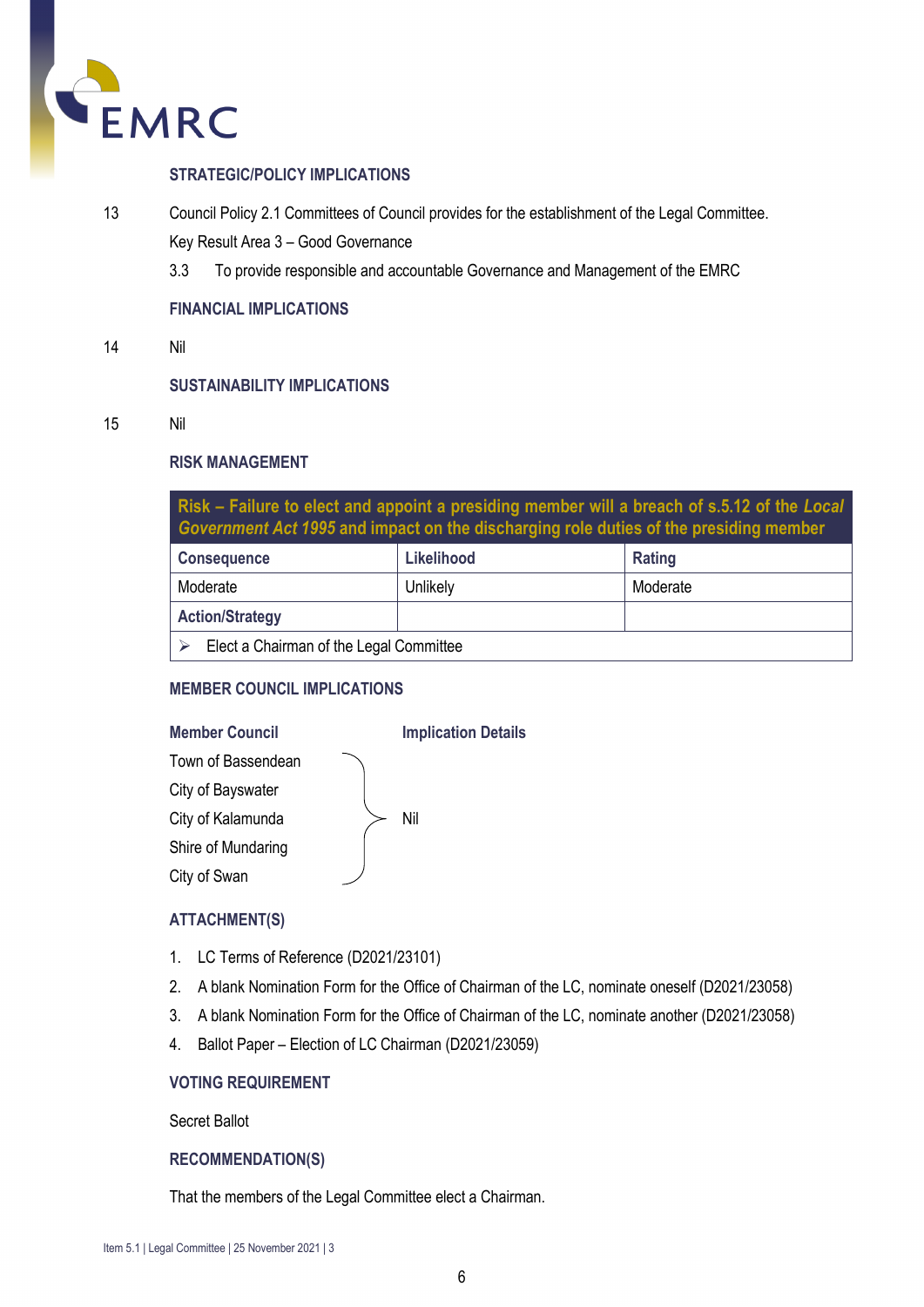

The Chief Executive Officer advised that no nominations had been received for the Office of Chairman of the Legal Committee.

Cr Dylan O'Connor nominated himself for the Office of Chairman of the Legal Committee.

No further nominations were received and the Chief Executive Officer closed nominations.

#### **ANNOUNCEMENT: OF THE OFFICE OF CHAIRMAN**

The Chief Executive Officer declared, unopposed, Cr Dylan O'Connor as Chairman of the Legal Committee of the EMRC for the term commencing 25 November 2021 until 2023.

The Chief Executive Officer congratulated Cr Dylan O'Connor and vacated the Chair at 6.44pm.

At 6.44pm, Cr Dylan O'Connor took the Chair.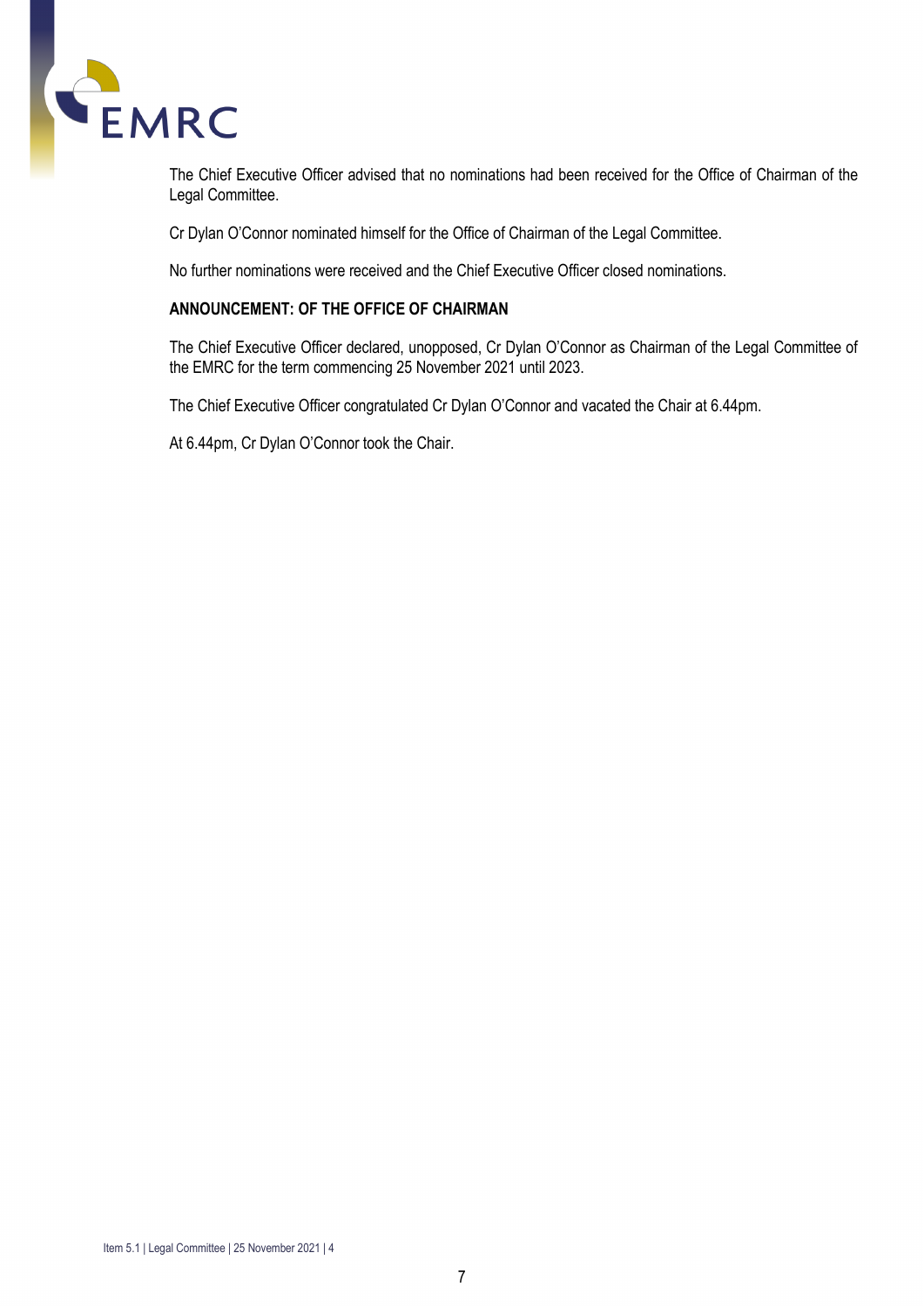

# **Terms of Reference Legal Committee**

#### **1 Objectives of Committee**

The Legal Committee is a formally appointed committee of Council and is responsible to that body. It was established at a Special Council Meeting on 8 February 2021 to deal with matters arising out of the EMRC's Establishment Agreement and is to be disbanded after the legal dispute arising out of the EMRC's Establishment Agreement and related matters are resolved.

- 1.1 The Legal Committee's role is to:
	- (a) Report to Council and provide appropriate advice and recommendations on matters relevant to its terms of reference in order to facilitate decision-making by Council in relation to the discharge of its responsibilities.
	- (b) Carry out its functions and fulfil its responsibilities as required by the *Local Government Act 1995* and associated regulations, guidelines and protocols of the Council which are relevant to the Committee.
	- (c) The Legal Committee will only have those executive powers as specifically delegated to it.

#### **2 Responsibilities**

- 2.1 The Legal Committee shall have the following functions:
	- (a) To participate and consult with the Chief Executive Officer, Chairman and Council to address legal matters arising out of the EMRC's Establishment Agreement and related matters as delegated to the Legal Committee;
	- (b) To provide feedback and recommendations on the legal matters described in 2.1(a) above to Council; and
	- (c) To be disbanded after the legal dispute arising out of the EMRC's Establishment Agreement and related matters are resolved.

#### **3 Membership**

- 3.1 The Legal Committee will comprise of Council members and Deputy members as appointed by Council.
- 3.2 Members will be appointed to the inaugural Legal Committee for such term until the legal dispute arising out of the EMRC's Establishment Agreement and related matters are resolved.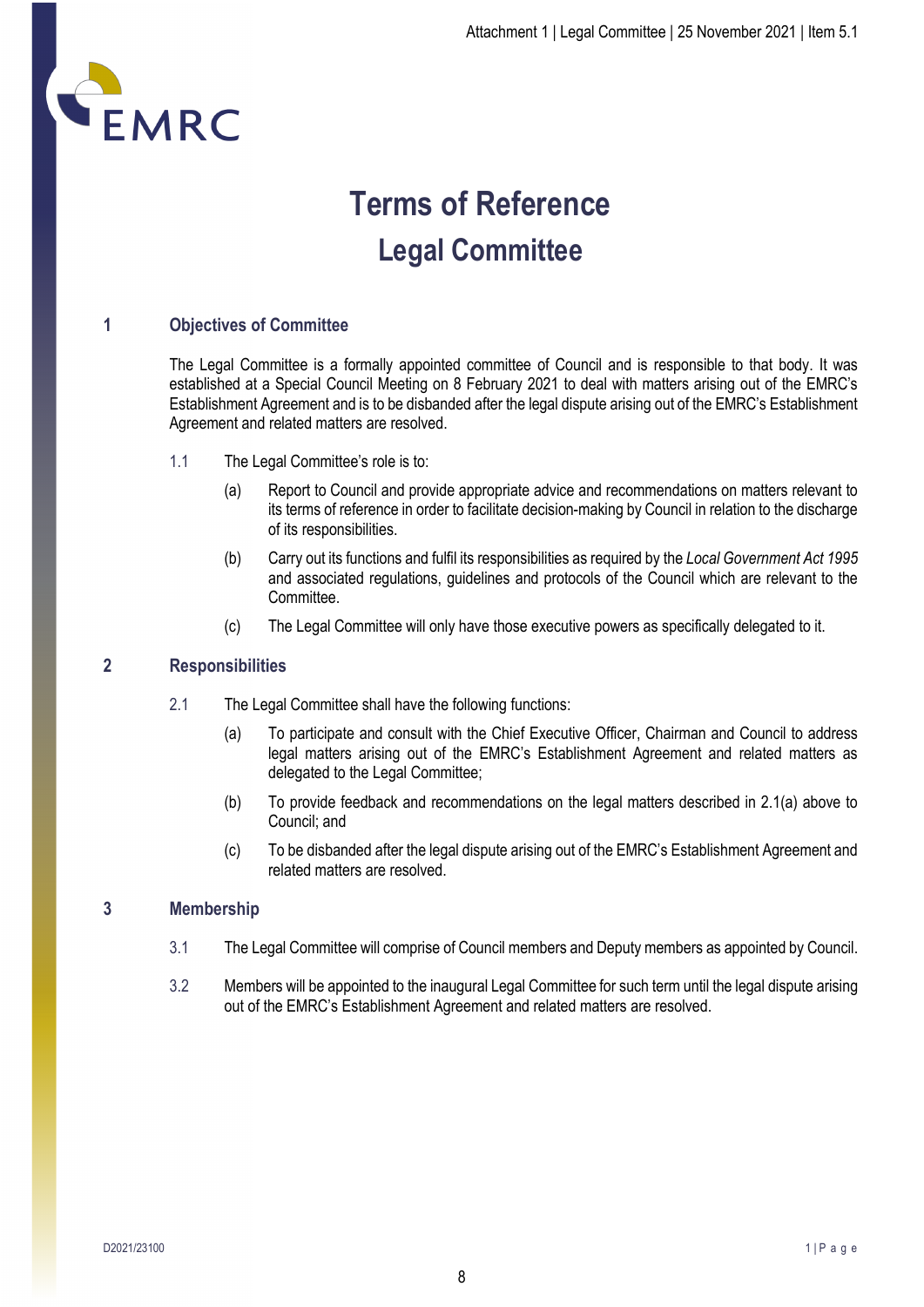

#### **4 Meetings**

4.1 The Legal Committee shall meet as required, in person or electronically, convened at the discretion of the Chairman.

#### **5 Operating Procedures**

- 5.1 All meetings of the Legal Committee are to be conducted in accordance with the *Local Government Act 1995*, associated Regulations and the *EMRC Standing Orders Local Law 2013*.
- 5.2 A quorum for a meeting of the Legal Committee shall be at least 50% of the number of offices (whether vacant or not) of members of the Legal Committee.

#### 5.3 Voting

- (a) All decisions of the Legal Committee shall be made on the basis of a simple majority decision of the members present or, if another kind of majority has been prescribed by regulations for the particular kind of decision, by that kind of majority.
- (b) If the decision results in a tied vote, the person presiding is to cast a second vote.
- (c) Persons other than Legal Committee members are not entitled to cast a vote.
- (d) Each member shall have one (1) vote. Legal Committee members who will not be present for a meeting must notify the Chairman.
- (e) All other aspects related to voting procedure shall be consistent with relevant sections of the *EMRC Standing Orders Local Law 2013.*
- 5.4 Other EMRC staff may attend meetings, at the discretion of the Chief Executive Officer to provide advice and information when required.
- 5.5 Other persons may attend meetings, at the discretion of the Chief Executive Officer and/or Chairman, to provide advice and information as required.

#### **6 Reporting**

6.1 The Legal Committee shall after every meeting forward the minutes of that meeting to the next Ordinary Meeting of Council, including a report explaining any specific recommendations and key outcomes.

#### **7 Delegated Power**

7.1 The Legal Committee has only those delegated powers and duties of Council delegated to the Legal Committee associated with dealing with legal matters arising out of the EMRC's Establishment Agreement.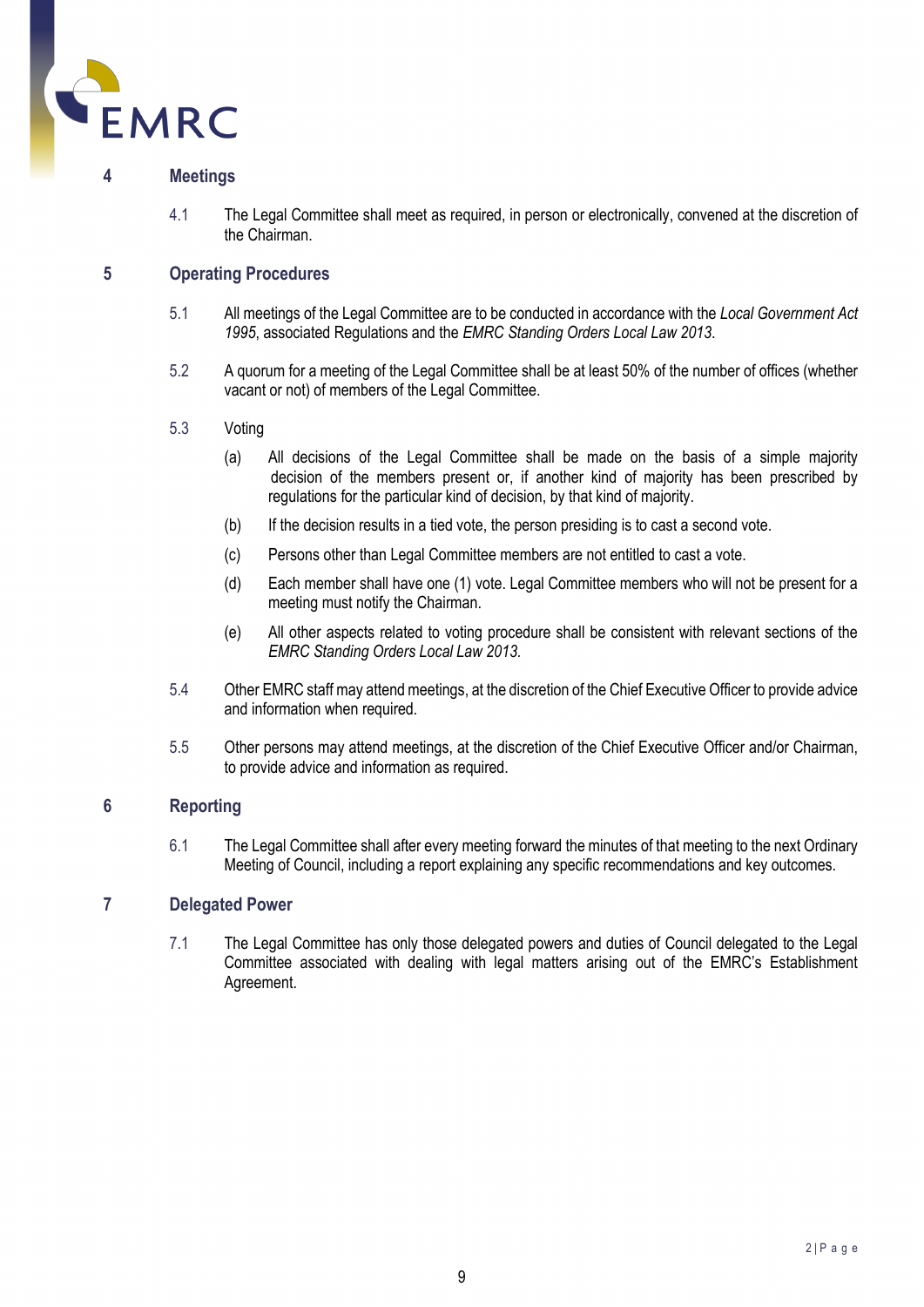

#### **Related Documentation**

Policy 2.1 Committees of Council *EMRC Standing Orders Local Law 2013* EMRC Code of Conduct

#### **Administration**

**Adopted | Reviewed by Council** 25 March 2021

**Responsible Business Unit** Business Support

23 September 2021 **Next Review** Following the Local Government Ordinary Elections in 2023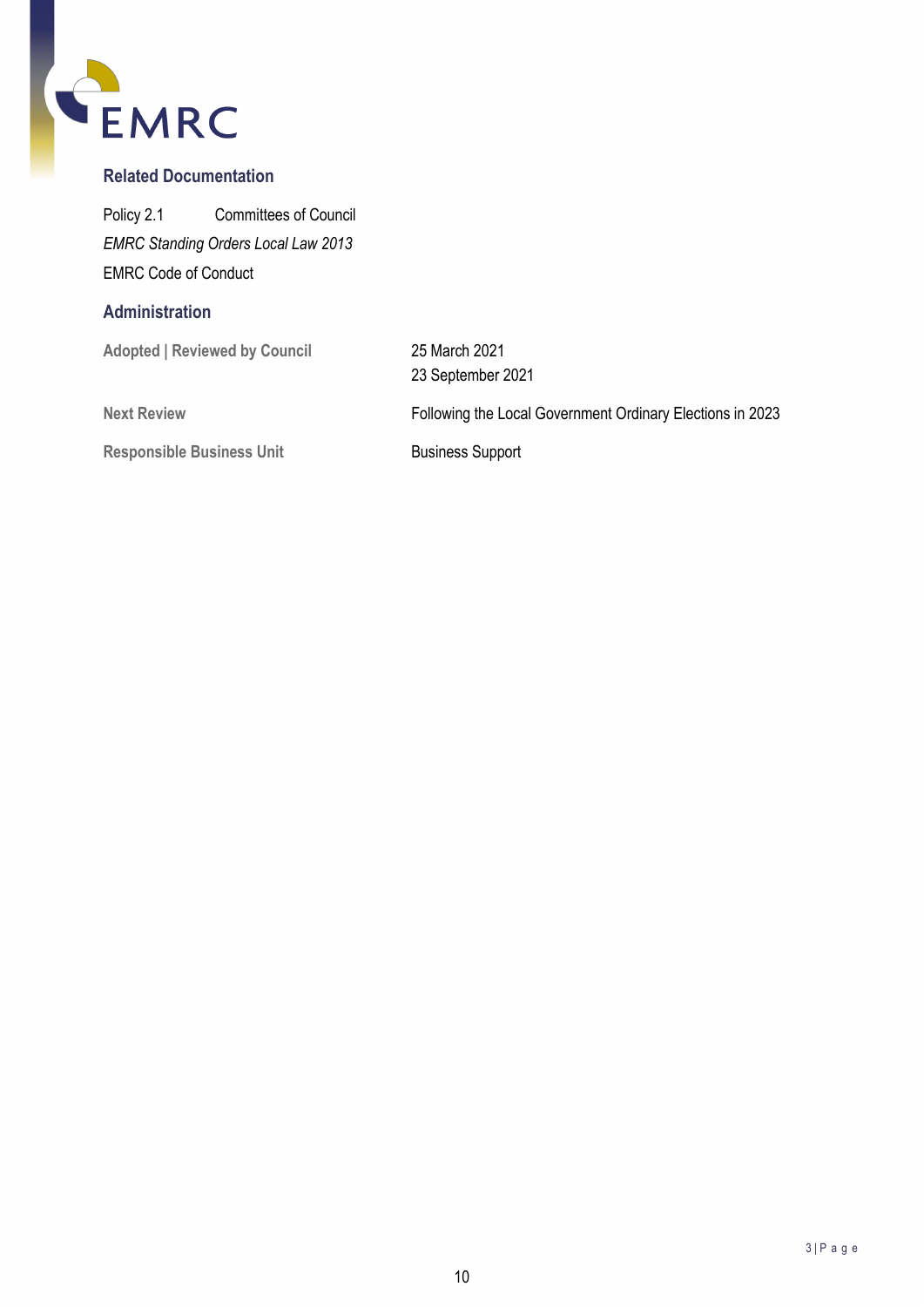

## **EASTERN METROPOLITAN REGIONAL COUNCIL**

# **Nomination for Chairman of the Legal Committee**

To the Chief Executive Officer

I hereby nominate myself,

for the position of Chairman of the Eastern Metropolitan Regional Council Legal Committee for the term of Office commencing on the date of the election and continuing until the next ordinary elections day and/or other circumstances occur in accordance with section 5.11 of the *Local Government Act 1995*.

Signed Date **Date**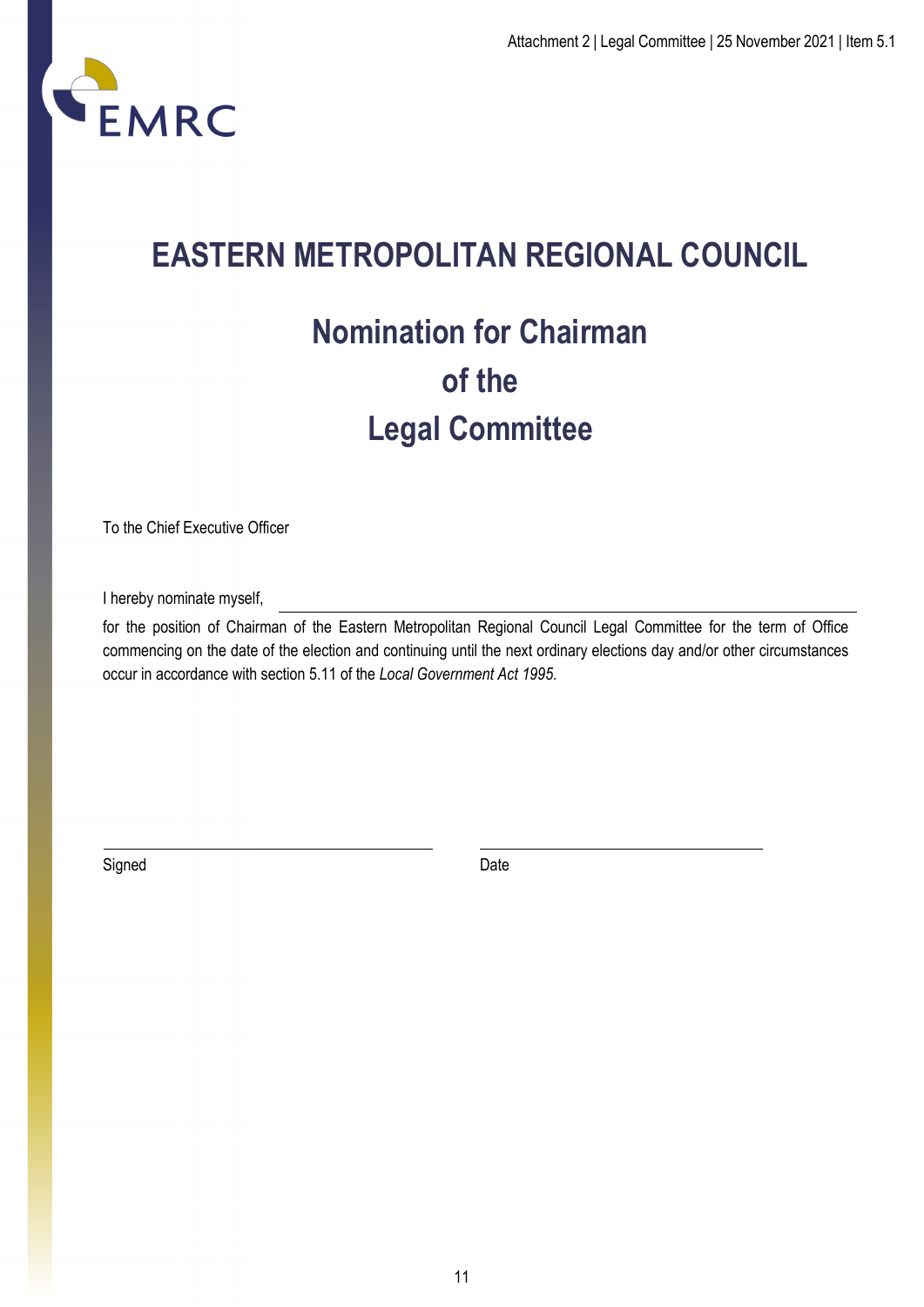

# **EASTERN METROPOLITAN REGIONAL COUNCIL**

# **Nomination for Chairman of the Legal Committee**

To the Chief Executive Officer

I hereby nominate

for the position of Chairman of the Eastern Metropolitan Regional Council Legal Committee for the term of Office commencing on the date of the election and continuing until the next ordinary elections day and/or other circumstances occur in accordance with section 5.11 of the *Local Government Act 1995*.

Signed **Date** 

\* I hereby certify that I accept the above nomination to the

the position of Chairman of the Eastern Metropolitan Regional Council Legal Committee.

Signed Date **Date** 

<sup>\*</sup> This certificate is to be completed when a Representative is nominated by another Representative.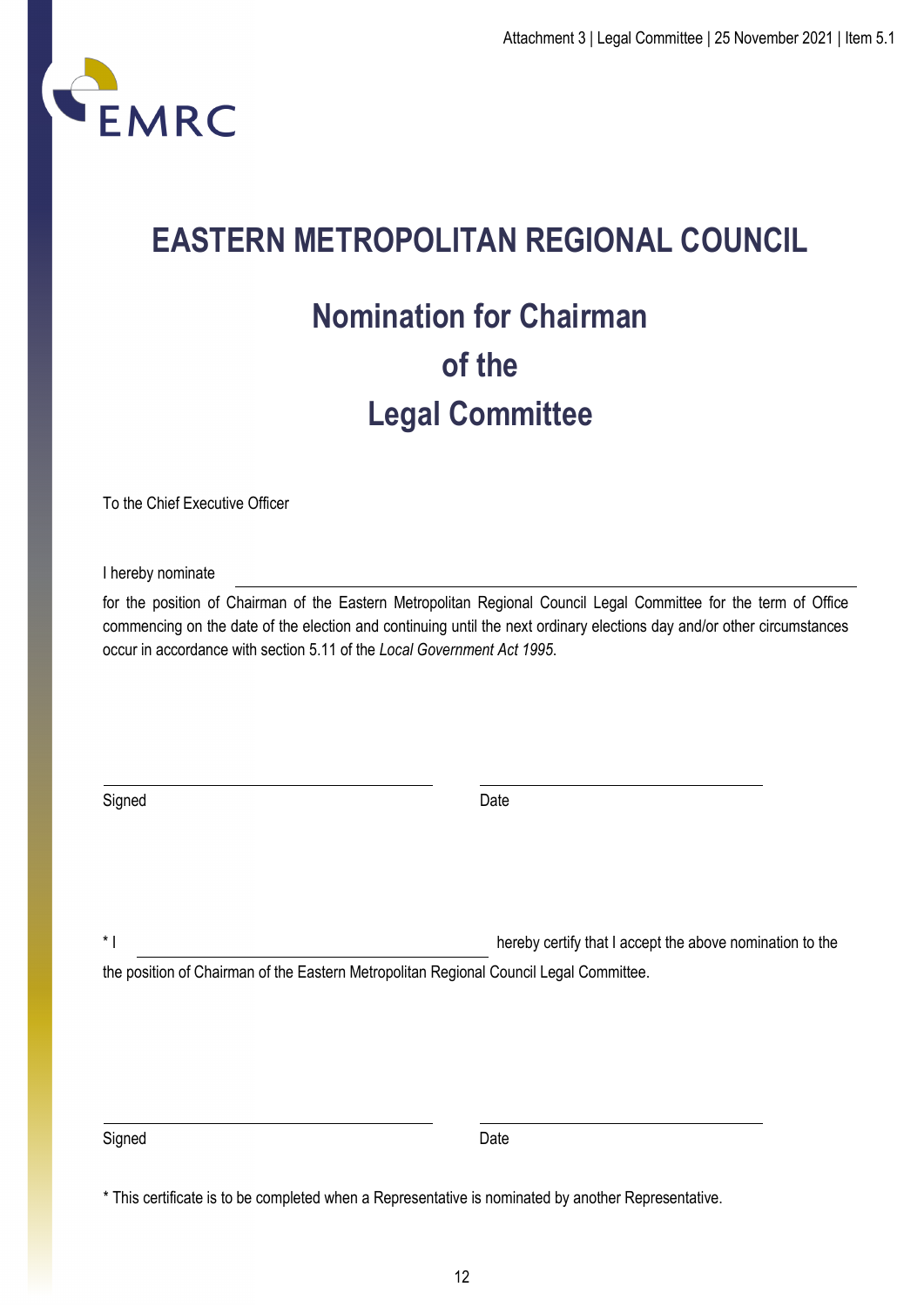

# **EASTERN METROPOLITAN REGIONAL COUNCIL Legal Committee 25 November 2021**

### **Ballot Paper for the Election of the Legal Committee Chairman**

### **How to Vote**

**Place a tick**  $\blacksquare$  **in the box next to the candidate you want to elect Do not make any other marks on the Ballot Paper**

**Cr First Name, Last Name**

**Cr First Name, Last Name**

**Cr First Name, Last Name**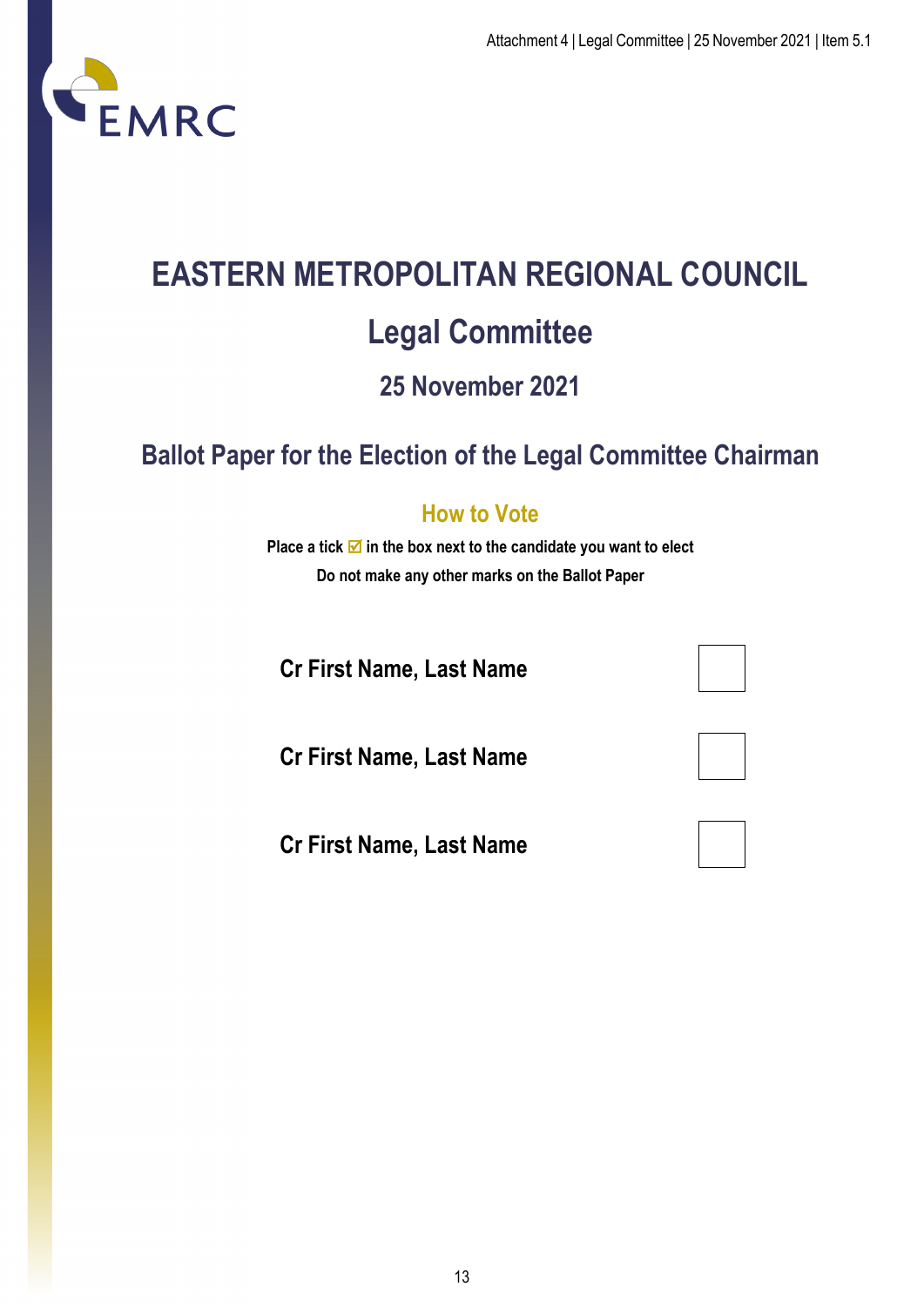

#### **5.2 ELECTION OF A DEPUTY CHAIRMAN OF THE LEGAL COMMITTEE (LC)**

#### **D2021/23060**

#### **PURPOSE OF REPORT**

The purpose of this report is to provide for an election to be conducted for the Office of Deputy Chairman of the Legal Committee (LC).

#### **KEY POINT(S)**

 $\triangleright$  In accordance with section 5.12(2) of the *Local Government Act 1995*, the members of a committee may elect a deputy presiding member from amongst themselves.

#### **RECOMMENDATION(S)**

That the members of the Legal Committee elect a Deputy Chairman.

#### **SOURCE OF REPORT**

Chief Financial Officer

#### **BACKGROUND**

- 1 At the Special Meeting of Council held on Monday 8 February 2021, Council established the Legal Committee to undertake actions to address any such legal matters arising out of the Establishment Agreement and be disbanded at the next Local Government elections in October 2021 (Ref: D2021/01716).
- 2 Council by absolute majority in accordance with s5.16 of the *Local Government Act 1995* delegated to the Legal Committee the power to undertake actions in response to the legal matter as outlined within the Confidential Report presented to the meeting on 8 February 2021.
- 3 At the 23 September 2021 Ordinary Meeting of Council, Council extended the tenure of the Legal Committee by resolving (D2021/19197):

*THAT COUNCIL:*

- *1. EXTENDS THE TENURE OF THE LEGAL COMMITTEE FOLLOWING THE LOCAL GOVERNMENT ELECTIONS IN OCTOBER 2021 UNTIL SUCH TIME THAT THE CURRENT LEGAL MATTER IS RESOLVED.*
- *2. ADOPT AN AMENDED LEGAL COMMITTEE TERMS OF REFERENCE FORMING ATTACHMENT NO. 2 TO THIS NOTICE.*

#### *CARRIED UNANIMOUSLY*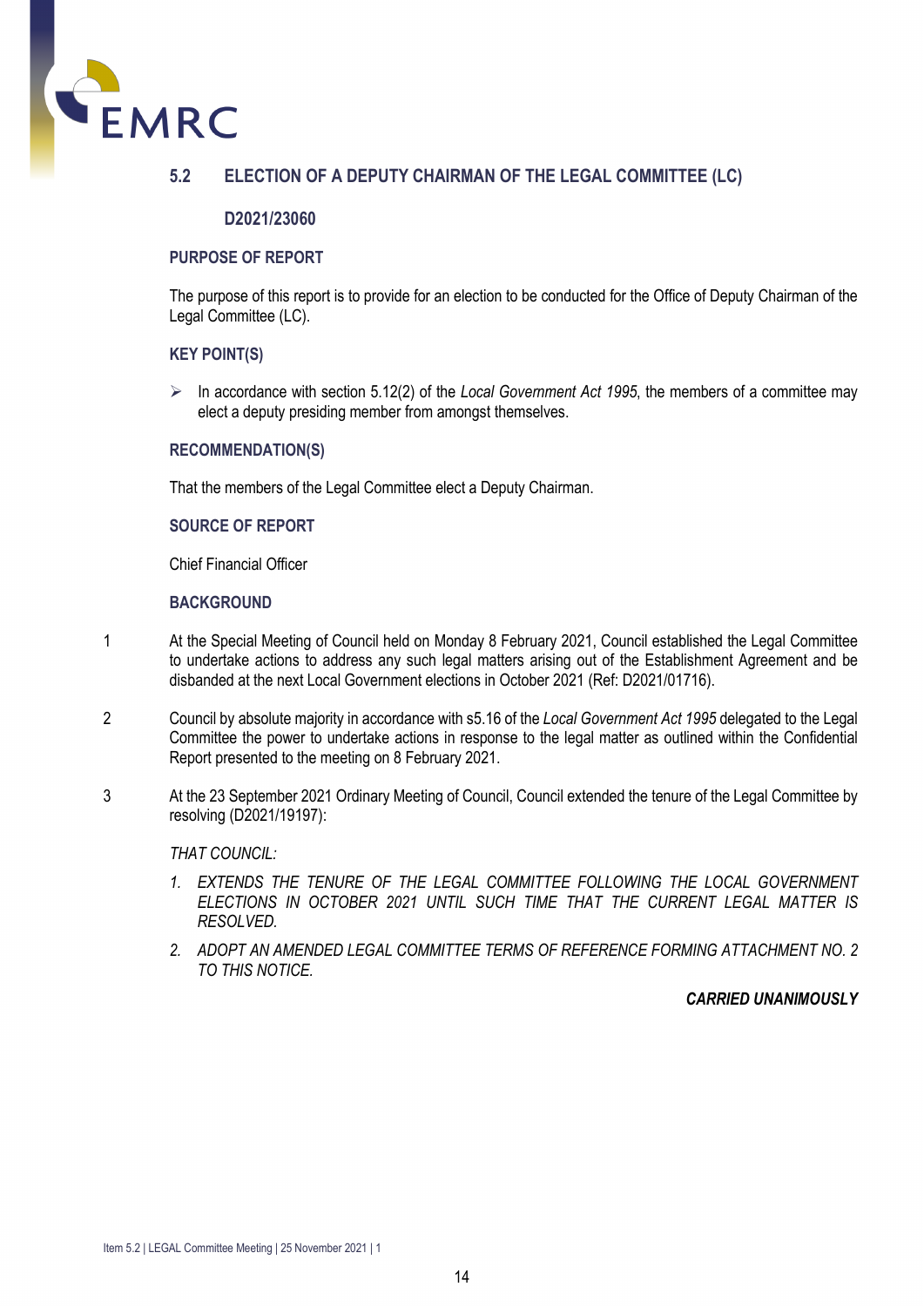

#### **LC Members 2021**

4 The following members were appointed to the LC at the Special Meeting of Council held on 8 February 2021:

| Cr Jai Wilson     | Town of Bassendean |
|-------------------|--------------------|
| Cr Lorna Clarke   | City of Bayswater  |
| Cr Dylan O'Connor | City of Kalamunda  |
| Cr Doug Jeans     | Shire of Mundaring |
| Cr Mel Congerton  | City of Swan       |

5 At the Special Meeting of Council held on 4 November 2021 the following members were appointed to the LC.

| Cr Kathryn Hamilton    | Town of Bassendean |
|------------------------|--------------------|
| Cr Michelle Sutherland | City of Bayswater  |
| Cr Dylan O'Connor      | City of Kalamunda  |
| Cr Doug Jeans          | Shire of Mundaring |
| Cr Mel Congerton       | City of Swan       |

- 6 In accordance with section 5.12(2) of the *Local Government Act 1995* (the Act), the members of a committee may elect a deputy presiding member from amongst themselves.
- 7 It is a requirement of Schedule 2.3 of the Act that the election of the Deputy Chairman is conducted by the Chairman and the nominations for the Office are to be given to the Chief Executive Officer (CEO) in writing before the meeting or the Chairman during the meeting before the close of nominations. Furthermore, if a member is nominated by another member, the Chairman is not to accept the nomination unless the nominee has advised the Chairman, orally or in writing, that he or she is willing to be nominated for the Office. Members are to vote on the matter by secret ballot.
- 8 The procedure outlined in Schedule 2.3 of the Act will be followed if there is an equality of votes.

#### **REPORT**

- 9 The following material accompanies the agenda for this meeting as a means of assisting members of the Committee to nominate themselves or another member for the office of Deputy Chairman of the AC:
	- 1. A blank Nomination Form for the Office of Deputy Chairman of the LC, nominate oneself;
	- 2. A blank Nomination Form for the Office of Deputy Chairman of the LC, nominate another; and
	- 3. A blank Ballot Paper for Election of Deputy Chairman of the LC.
- 10 Ballot papers will be made available prior to voting.
- 11 The completed nomination forms are to be given to the CEO before the meeting or when called for by the Chairman when dealing with this item at the meeting.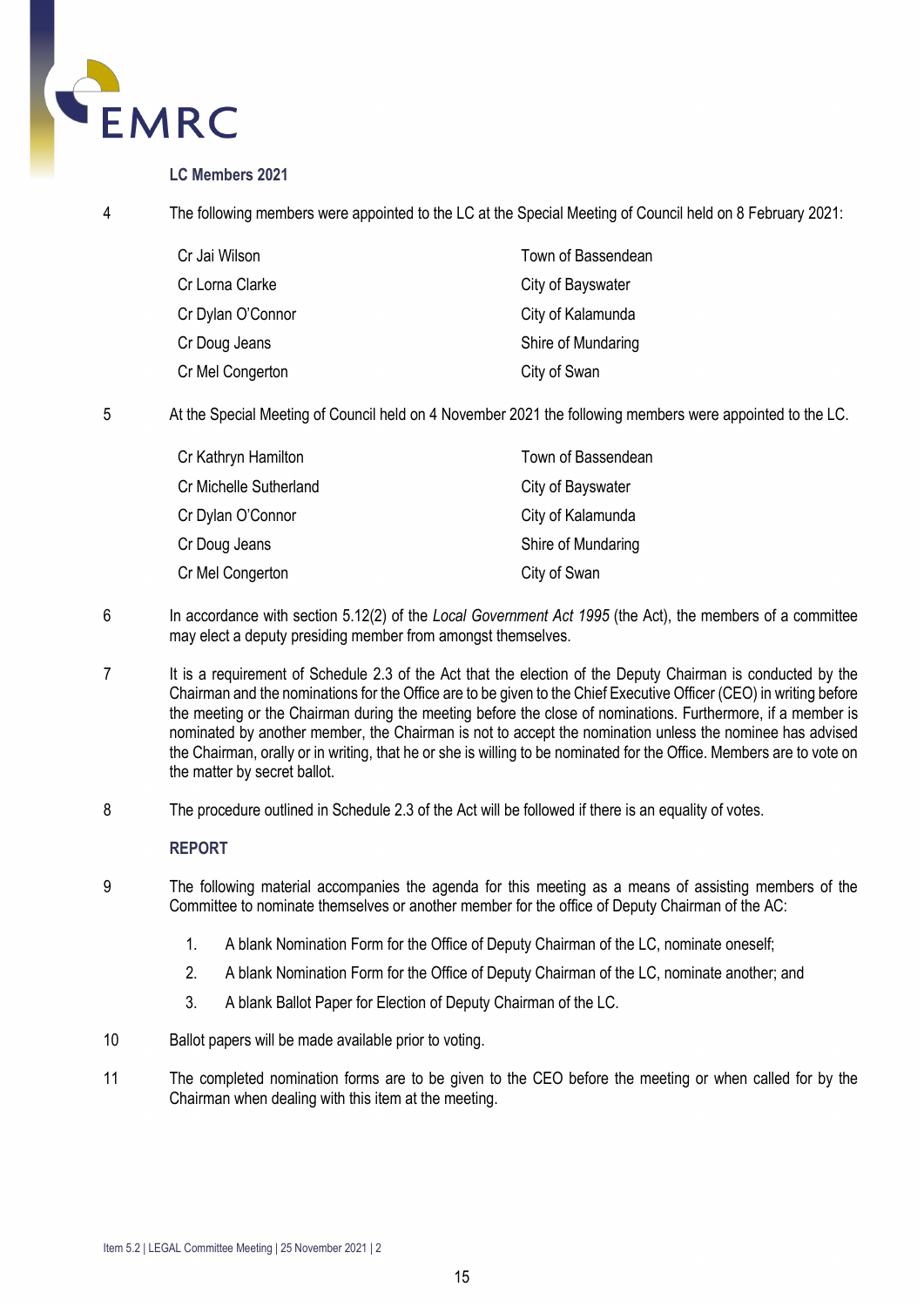

#### **STRATEGIC/POLICY IMPLICATIONS**

12 Council Policy 2.1 Committees of Council provides for the establishment of the Legal Committee.

Key Result Area 3 – Good Governance

3.3 To provide responsible and accountable Governance and Management of the EMRC

#### **FINANCIAL IMPLICATIONS**

13 Nil

#### **SUSTAINABILITY IMPLICATIONS**

14 Nil

#### **RISK MANAGEMENT**

**Risk – Failure to elect a Deputy Chairman will impact the fulfillment of the Chairman's role in the event the Chairman is unavailable.**

| <b>Consequence</b>                                          | Likelihood | Rating   |  |
|-------------------------------------------------------------|------------|----------|--|
| Moderate                                                    | Unlikely   | Moderate |  |
| <b>Action/Strategy</b>                                      |            |          |  |
| Elect and appoint a Deputy Chairman of the LEGAL Committee. |            |          |  |

#### **MEMBER COUNCIL IMPLICATIONS**

#### **Member Council Implication Details** Town of Bassendean Nil City of Bayswater City of Kalamunda Shire of Mundaring City of Swan

#### **ATTACHMENT(S)**

- 1. A blank Nomination Form for the Office of Deputy Chairman of the LC, nominate oneself (D2021/23061)
- 2. A blank Nomination Form for the Office of Deputy Chairman of the LC, nominate another (D2021/23061)
- 3. Ballot Paper Election of LC Deputy Chairman (D2021/23062)

#### **VOTING REQUIREMENT**

Secret Ballot

#### **RECOMMENDATION(S)**

That the members of the Legal Committee elect a Deputy Chairman.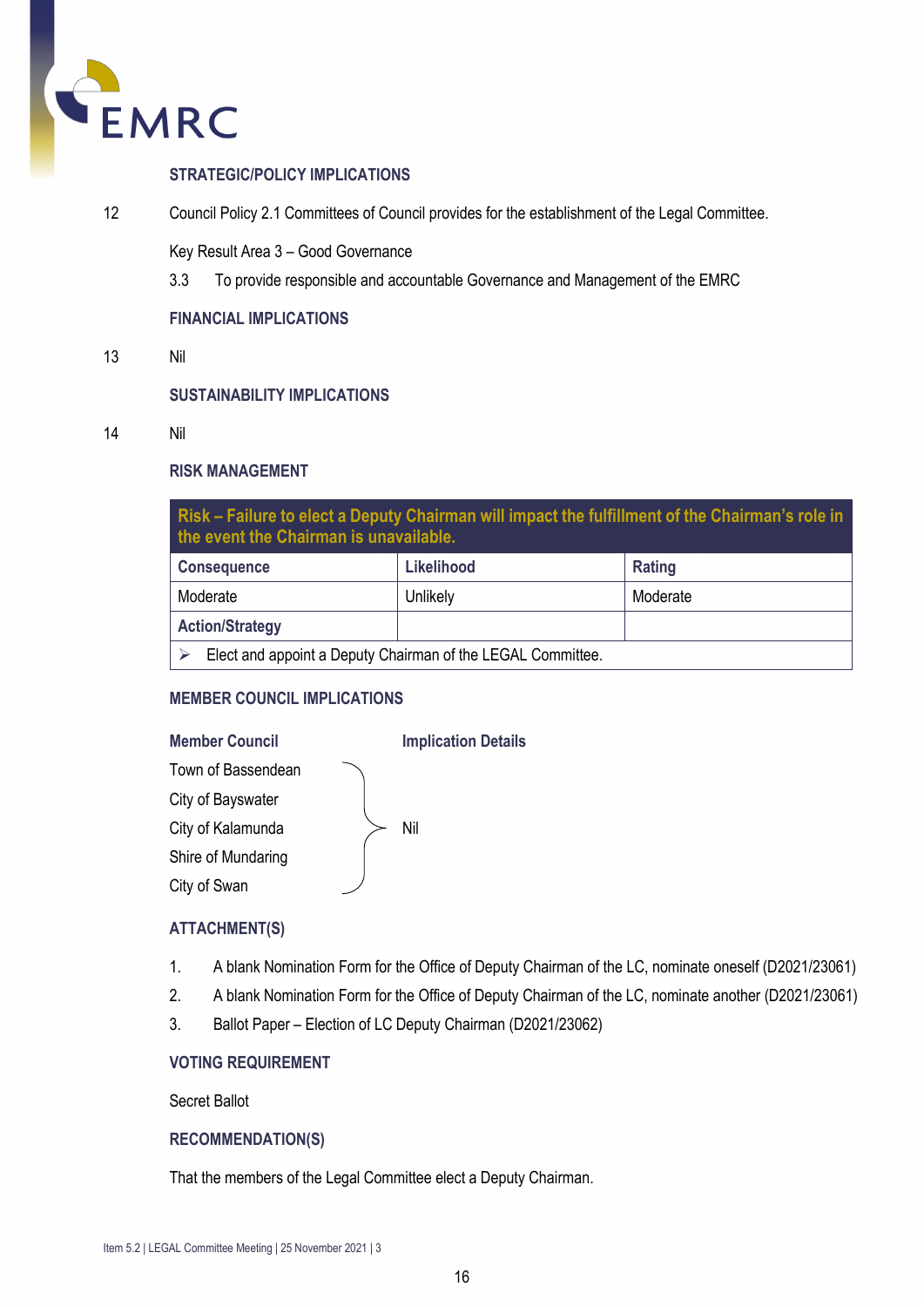

The Chairman advised that no nominations had been received for the Office of Deputy Chairman of the Legal Committee.

Cr Mel Congerton nominated himself for the Office of Deputy Chairman of the Legal Committee.

No further nominations were received and the Chairman closed nominations.

#### **ANNOUNCEMENT: OF THE OFFICE OF DEPUTY CHAIRMAN**

The Chairman declared, unopposed, Cr Mel Congerton as Deputy Chairman of the Legal Committee of the EMRC for the term commencing 25 November 2021 until 2023.

Cr Congerton was congratulated.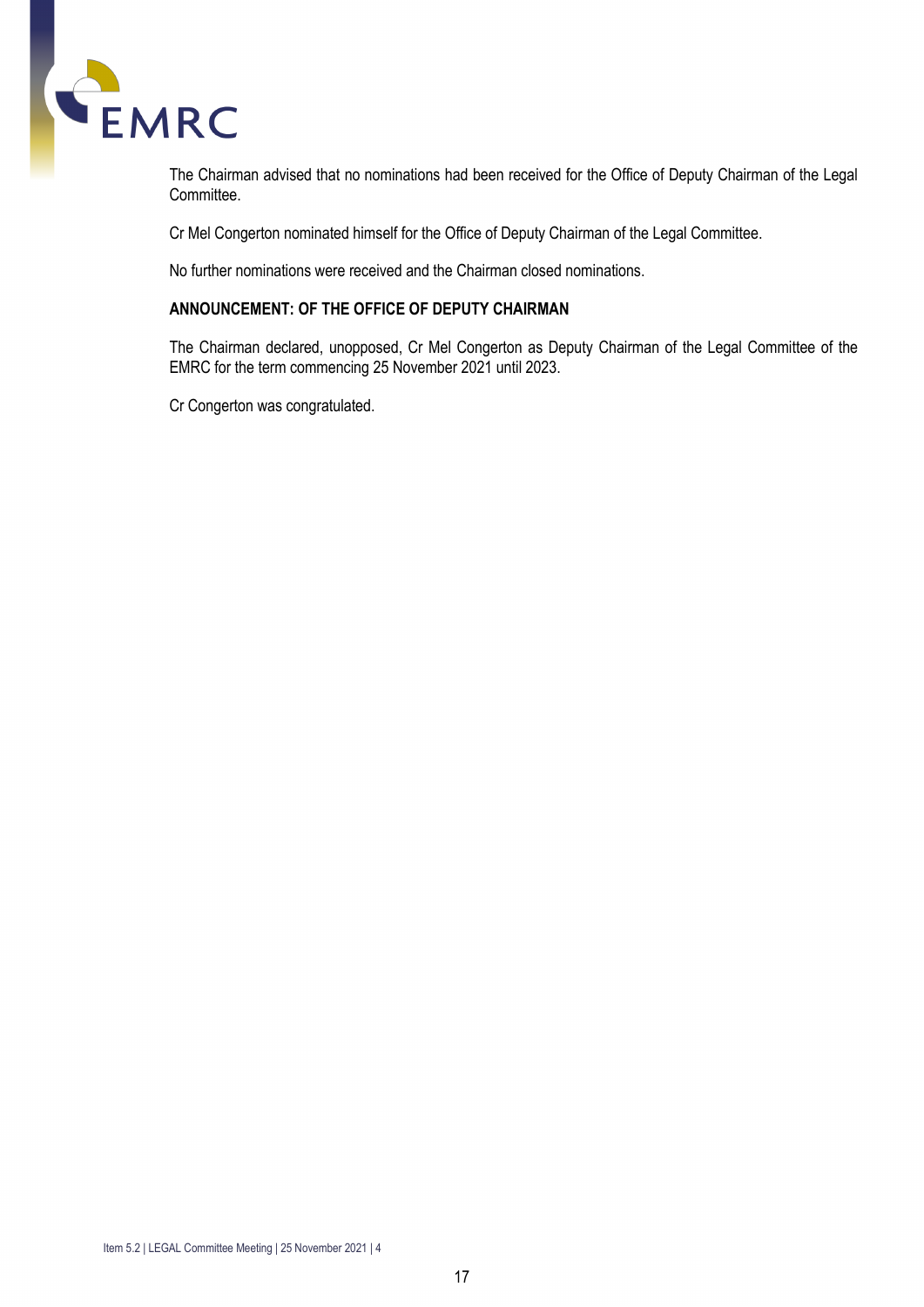

# **EASTERN METROPOLITAN REGIONAL COUNCIL**

# **Nomination for Deputy Chairman of the Legal Committee**

To the Chief Executive Officer

I hereby nominate myself,

for the position of Deputy Chairman of the Eastern Metropolitan Regional Council Legal Committee for the term of Office commencing on the date of the election and continuing until the next ordinary elections day and/or other circumstances occur in accordance with section 5.11 of the *Local Government Act 1995*.

Signed Date **Date**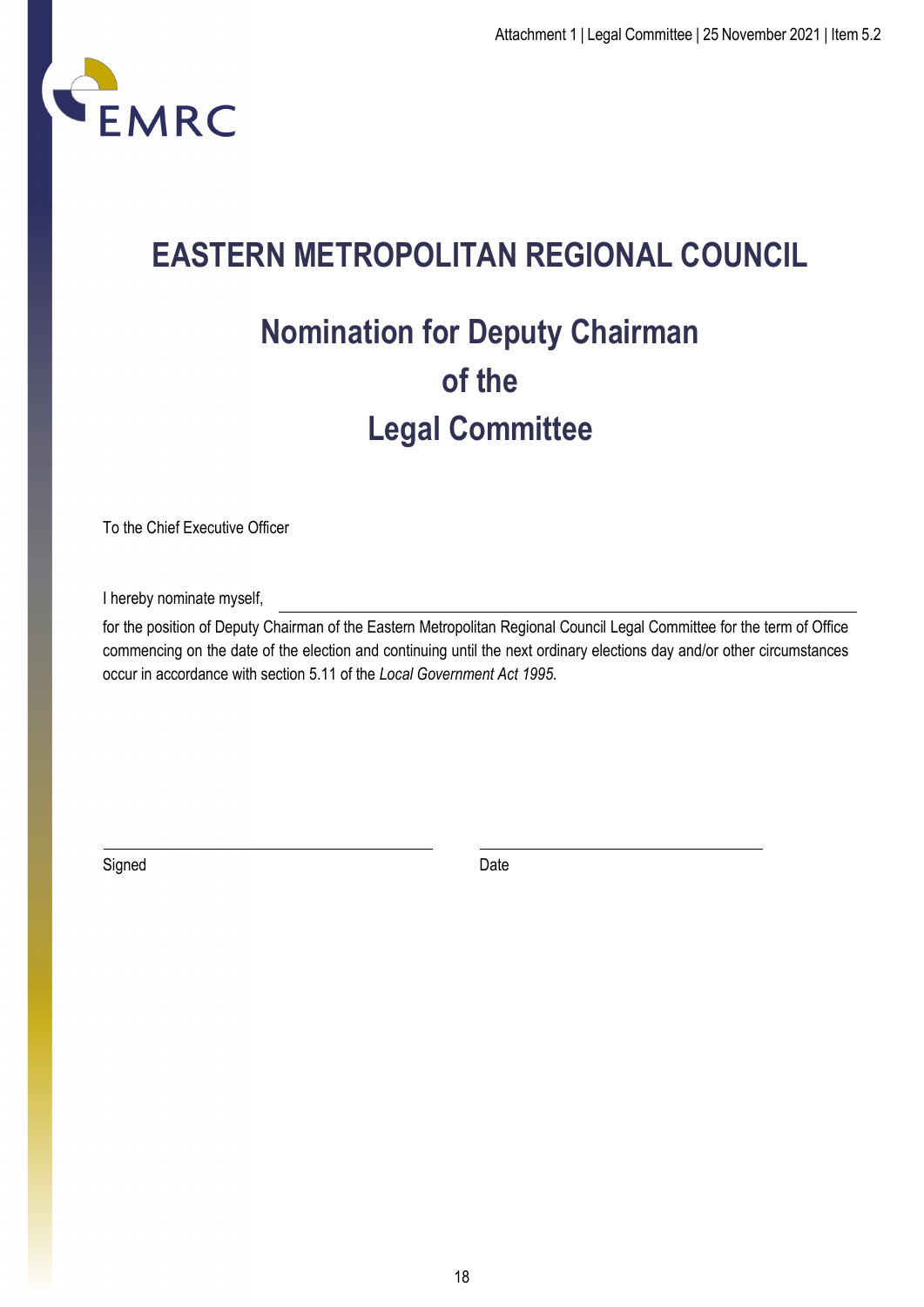

# **EASTERN METROPOLITAN REGIONAL COUNCIL Nomination for Deputy Chairman of the Legal Committee**

To the Chief Executive Officer

I hereby nominate

for the position of Deputy Chairman of the Eastern Metropolitan Regional Council Legal Committee for the term of Office commencing on the date of the election and continuing until the next ordinary elections day and/or other circumstances occur in accordance with section 5.11 of the *Local Government Act 1995*.

Signed **Date** 

\* I hereby certify that I accept the above nomination to the

the position of Deputy Chairman of the Eastern Metropolitan Regional Council Legal Committee.

Signed Date **Date** 

<sup>\*</sup> This certificate is to be completed when a Representative is nominated by another Representative.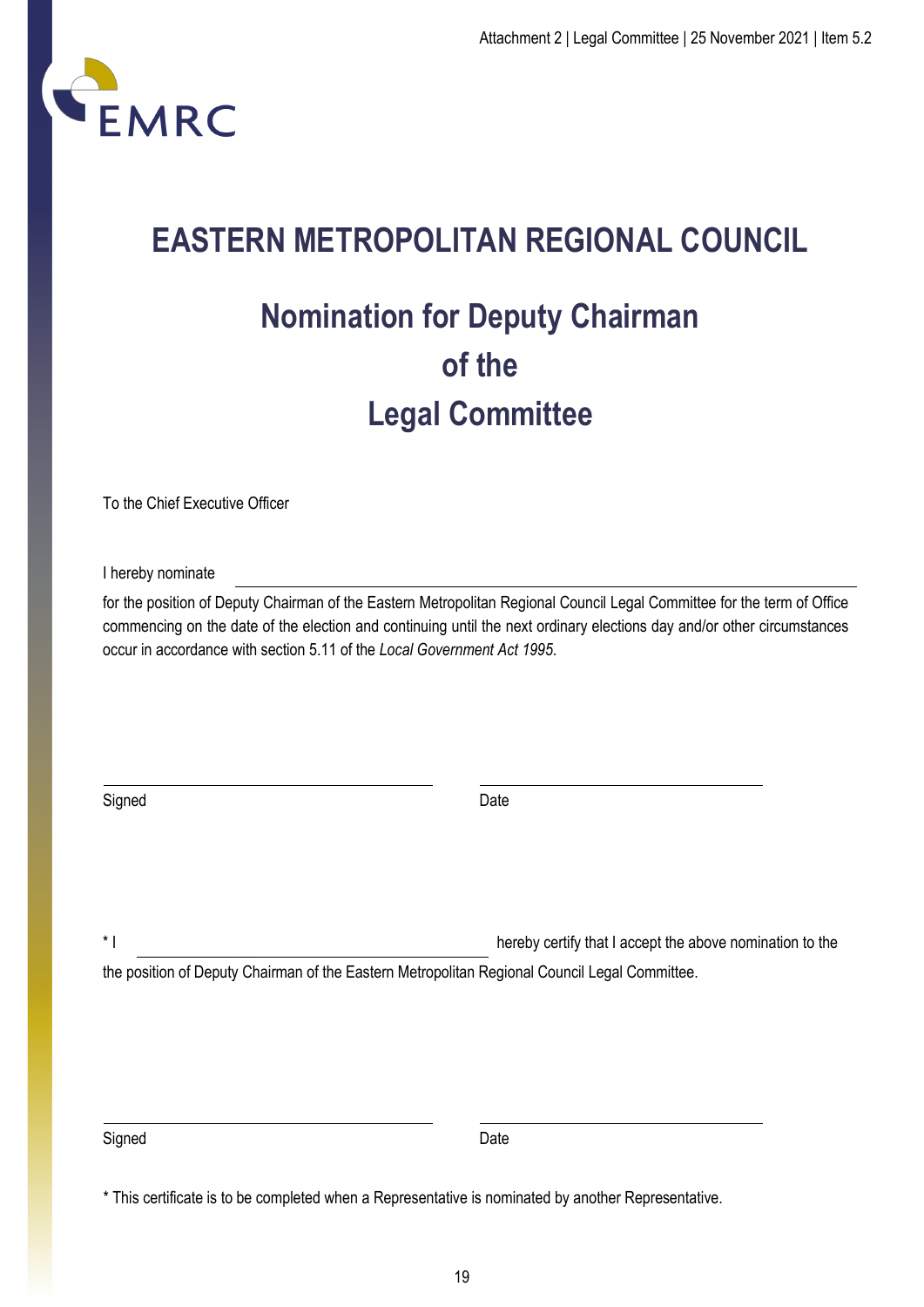

# **EASTERN METROPOLITAN REGIONAL COUNCIL Legal Committee**

# **25 November 2021**

### **Ballot Paper for the Election of the Legal Committee Deputy Chairman**

### **How to Vote**

**Place a tick**  $\mathbf{\nabla}$  **in the box next to the candidate you want to elect Do not make any other marks on the Ballot Paper**

**Cr First Name, Last Name**

**Cr First Name, Last Name**

**Cr First Name, Last Name**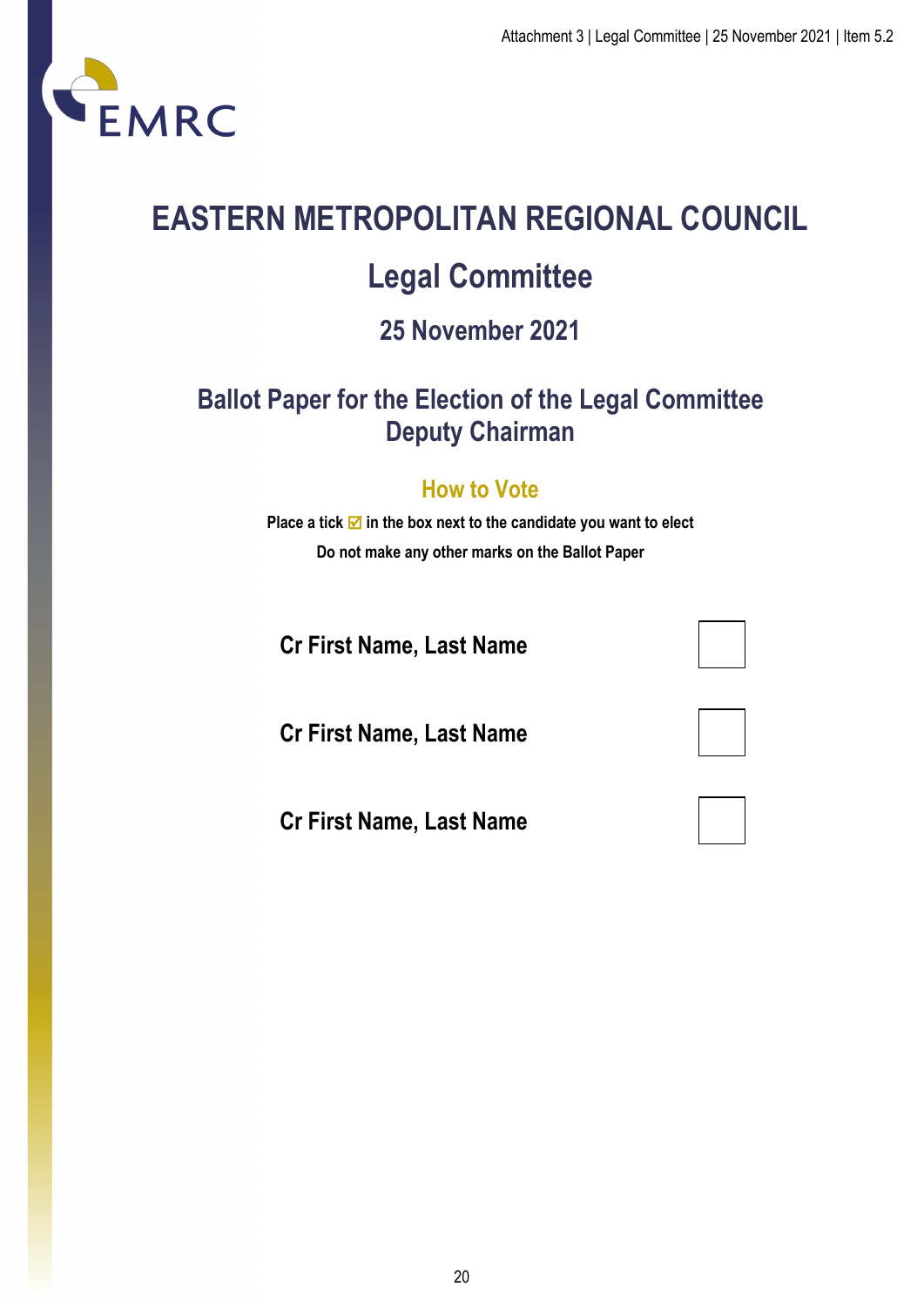

#### **6 PETITIONS, DEPUTATIONS AND PRESENTATIONS**

Nil

#### **7 CONFIRMATION OF MINUTES OF PREVIOUS MEETING**

#### 7.1 MINUTES OF THE LEGAL COMMITTEE MEETING HELD ON 29 SEPTEMBER 2021

That the minutes of the Legal Committee Meeting held on 29 September 2021 which have been distributed, be confirmed.

#### **LEGAL COMMITTEE RESOLUTION**

MOVED CR JEANS SECONDED CR CONGERTON

THAT THE MINUTES OF THE AUDIT COMMITTEE MEETING HELD ON 29 SEPTEMBER 2021 WHICH HAVE BEEN DISTRIBUTED, BE CONFIRMED.

#### **CARRIED UNANIMOUSLY**

#### **8 QUESTIONS BY MEMBERS FOR WHICH DUE NOTICE HAS BEEN GIVEN**

Nil

#### **9 QUESTIONS BY MEMBERS WITHOUT NOTICE**

Nil

#### **10 ANNOUNCEMENT OF CONFIDENTIAL MATTERS FOR WHICH MEETINGS MAY BE CLOSED TO THE PUBLIC**

NOTE: Section 5.23(2) of the *Local Government Act 1995*, details a number of matters upon which Council or Committee may discuss and make decisions without members of the public being present. These matters include: matters affecting employees; personal affairs of any person; contractual matters; legal advice; commercial-in-confidence matters; security matters; among others.

The following report items are covered in Section 15 of this agenda.

 LEGAL MATTER UPDATE [CONFIDENTIAL MATTER IN ACCORDANCE WITH *LOCAL GOVERNMENT ACT 1995* s.5.23(2)(d)]

#### **11 BUSINESS NOT DEALT WITH FROM A PREVIOUS MEETING**

Nil

#### **12 REPORTS OF EMPLOYEES**

Nil

#### **13 REPORTS OF DELEGATES**

Nil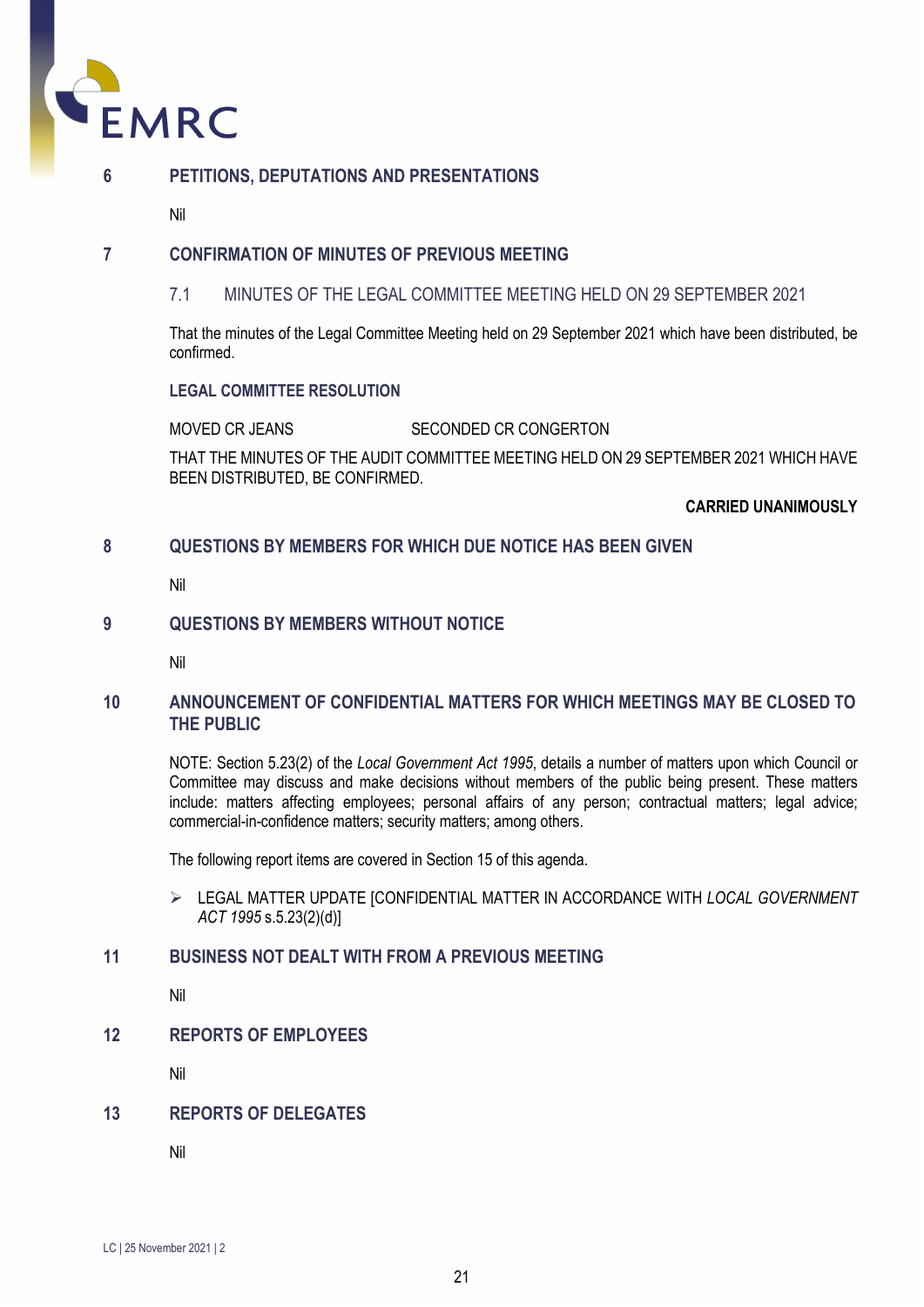

#### **14 NEW BUSINESS OF AN URGENT NATURE APPROVED BY THE CHAIRMAN OR PRESIDING MEMBER OR BY DECISION OF MEETING**

Nil

#### **15 CONFIDENTIAL MATTERS FOR WHICH THE MEETING MAY BE CLOSED TO THE PUBLIC**

#### **RECOMMENDATION (Closing meeting to the public)**

That with the exception of ……………………, the meeting be closed to members of the public in accordance with Section 5.23(2) of the *Local Government Act 1995* for the purpose of dealing with matters of a confidential nature.

#### **LEGAL COMMITTEE RESOLUTION**

MOVED CR JEANS SECONDED CR HAMILTON

THAT WITH THE EXCEPTION OF THE CHIEF EXECUTIVE OFFICER, CHIEF FINANCIAL OFFICER, MANAGER PROCUREMENT AND GOVERNANCE AND PERSONAL ASSISTANT TO THE CHIEF FINANCIAL OFFICER THE MEETING BE CLOSED TO MEMBERS OF THE PUBLIC IN ACCORDANCE WITH SECTION 5.23 (2) OF THE *LOCAL GOVERNMENT ACT 1995* FOR THE PURPOSE OF DEALING WITH MATTERS OF A CONFIDENTIAL NATURE.

#### **CARRIED UNANIMOUSLY**

The doors of the meeting were closed at 6.45pm.

The Chief Executive Officer, Chief Financial Officer, Manager Procurement and Governance and Personal Assistant to the Chief Financial Officer remained in the meeting.

15.1 LEGAL MATTER UPDATE [CONFIDENTIAL MATTER IN ACCORDANCE WITH *LOCAL GOVERNMENT ACT 1995* s.5.23(2)(d)] (D2021/23048)

This item is recommended to be confidential because it contains matters of a legal advice nature.

See Confidential Item circulated with the Agenda under Separate Cover.

#### **RECOMMENDATION [Meeting re-opened to the public]**

That the meeting be re-opened, the members of the public be invited to return to the meeting and the recommendations passed behind closed doors be recorded.

#### **LEGAL COMMITTEE RESOLUTION**

MOVED CR HAMILTON SECONDED CR OSTASZEWSKYJ

THAT THE MEETING BE RE-OPENED, THE MEMBERS OF THE PUBLIC BE INVITED TO RETURN TO THE MEETING AND THE RECOMMENDATIONS PASSED BEHIND CLOSED DOORS BE RECORDED.

#### **CARRIED UNANIMOUSLY**

The doors were reopened at 6.49pm.

Recording of the resolutions passed behind closed doors, namely:

LC | 25 November 2021 | 3